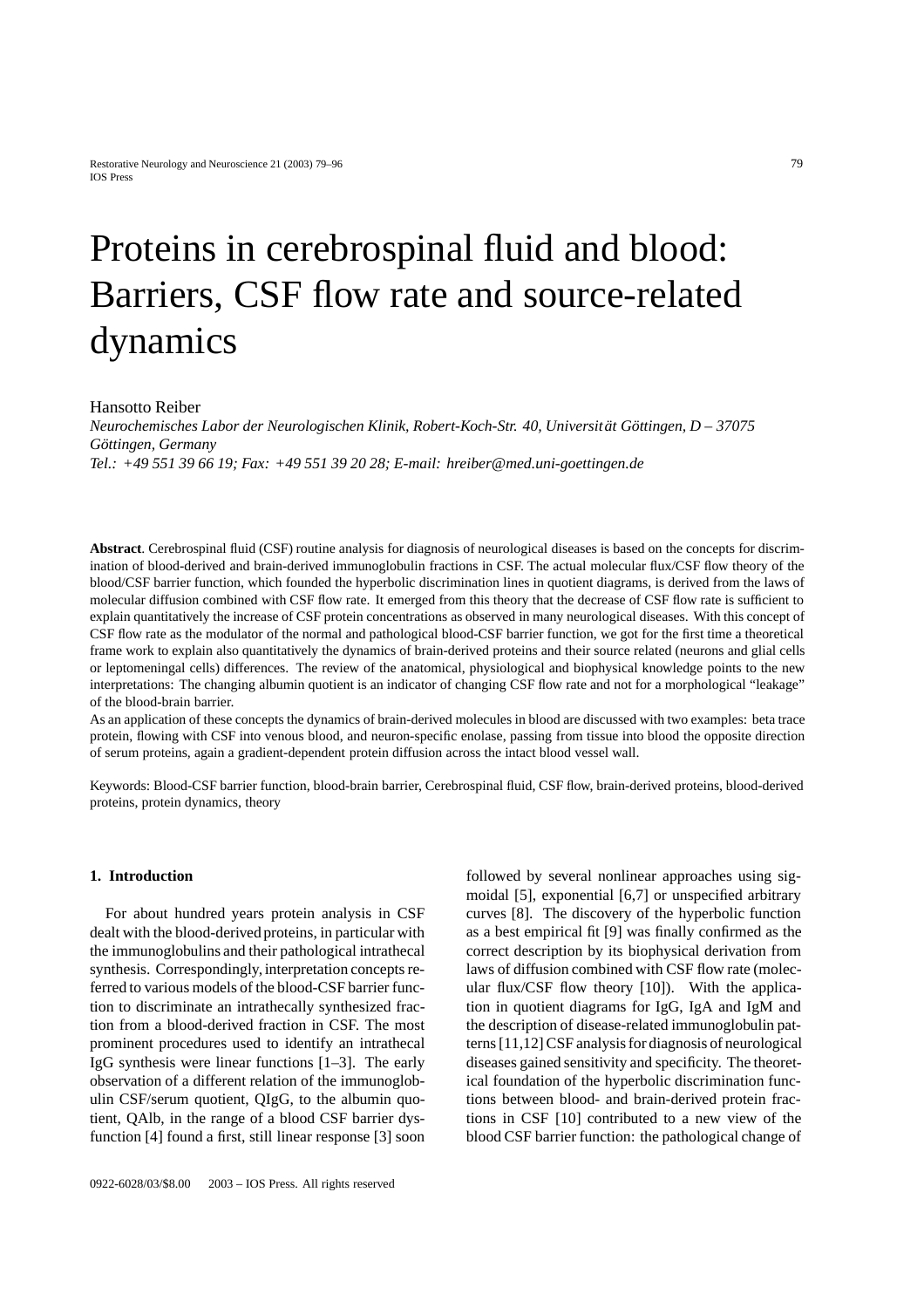CSF flow rate is sufficient to explain quantitatively the dynamics of blood-derived proteins in CSF.

Brain-derived proteins in CSF and blood, which are of increasing diagnostic relevance [13–19], present an important extension of the basic CSF analysis program, in particular the observation that the dynamics of brainderived proteins are, source-related, modified by CSF flow rate [19]. Neither a systematic investigation nor a general theoretical approach to describe the dynamics of brain-derived proteins in CSF has been available so far.With this recent decription of the dynamics of brainderived proteins [19] the molecular flux/CSF flow theory [10] gained evidence as a valid concept to describe the normal and pathological protein dynamics in CSF. Subsequently this theory led to a new interpretation of the physiological observations regarding blood-brain and blood – CSF barrier functions.

Earlier ideas, still frequently referred to, explained an increased protein concentration in CSF as a morphological "leakage" or "breakdown" of the barrier. A part of this view is the misleading idea that the intact blood-brain barrier is impermeable for large proteins or for proteins at all. This is definitively wrong (see below).But the most crucial, wrong asumption is that the local pathological molecular changes [20,21] at the wall of some brain capillaries (blood-brain barrier) have a particular relevance for the pathological concentration change in CSF (blood-CSF barrier dysfunction). The empirical physiological observations justifying this statement which might irritate some readers, are summarized below and in [10]. In contrast to the asumption that such a local molecular approach counts for the observed changes in CSF the molecular flux/CSF flow theory [10] gives a much wider view of the blood-CSF barrier as a functional entity of diffusion and CSF flow rate. This "barrier-function" has to be understood as a process, which by restricted molecular diffusion (including capillary walls among other structures) and associated biochemical and physiological processes maintain a dynamical blood/CSF concentration gradient. With this concept all different causes of increased CSF protein concentrations like inflammation or mechanical blockade in the lumbar spinal canal got a common interpretation.

In this contribution I summarize the anatomical, physiological and biophysical knowledge base for the molecular flux/CSF flow model, its relevance for the barrier concepts regarding blood-derived proteins and the relevance for the dynamics of brain-derived proteins in CSF.

Based on this concept of diffusion and CSF flow, I report a first draft for the interpretation of the observed dynamics of brain-derivedproteins in blood passing the "barriers" in the opposite direction.

# **2. Physiology**

# *2.1. Origins of CSF proteins*

The main fraction of proteins in the normal cerebrospinal fluid originates from blood, e.g. albumin which constitutes  $35-80\%$  of total protein in CSF [11].

About 20% of the protein in CSF are predominantly brain-derived, but rarely brain-specific [22]. For example,90% of transthyretin in CSF originate from choroid plexus (Table 1) but is also synthesized in the liver or, another example, the gamma monomer of neuron-specific enolase is synthesized in erythrocytes and thrombocytes as well.

The basic feature of predominantly brain-derived proteins is their higher concentration in CSF compared to serum, inducing a net flux out of CSF compared with blood-derived proteins with a net flux into CSF (Table 1). The particular dynamics of the brain-derived proteins depend on their sources which are either the brain cells (neurons, glial cells) or the leptomeningeal cells [19]. For some of the predominantly brain-derived proteins their high blood concentration contributes a not negligible fraction to the CSF concentration (Table 1).

# *2.2. Physiology of CSF space*

The CSF space (Fig. 1) involves the ventricles and the subarachnoid space with its enlargements, the cisterns. The subarachnoid space between the arachnoidea and the pia mater has a particular structure with trabeculae connecting the two meninges. CSF, flowing from the ventricles into the cisterns, divides then into a cortical and lumbar subarachnoid space (Fig. 1). The CSF, including cells and proteins, leaves the subarachnoid space through the arachnoid granulations or villi, which function like a valve, letting pass the whole unfiltered CSF("bulk flow") into the dural venous sinuses. As shown by several investigators [23], the main, if not the only, exit routes of bulk CSF are in the cortical and spinal subarachnoid spaces (arachnoid villi and spinal nerve roots).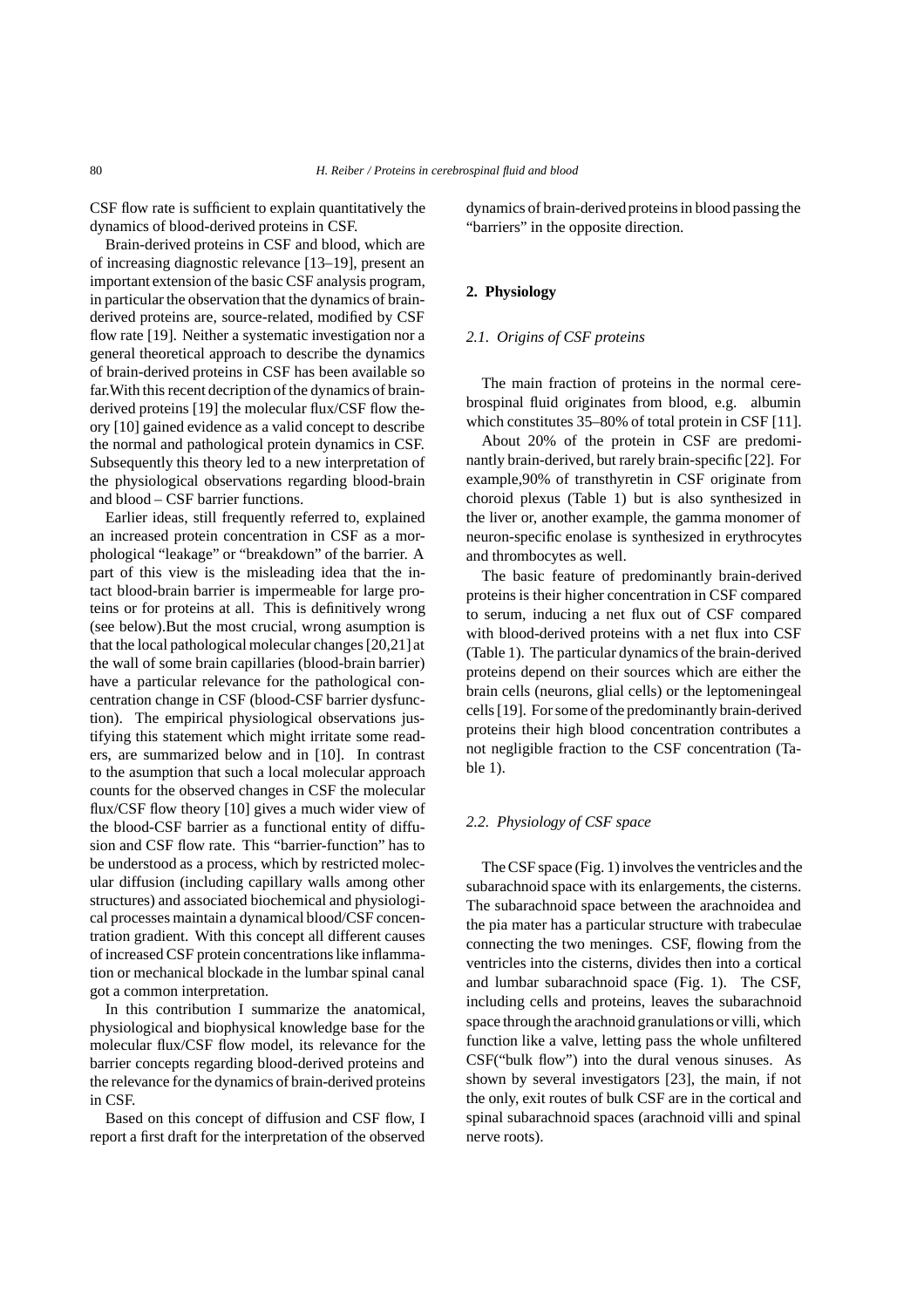Table 1 Concentration gradients for blood- and brain-derived proteins between CSF and blood and between ventricular and lumbar CSF, with calculated intrathecal fractions (IF)

| Proteins <sup>1</sup> | MW (kDa)     | CSF : serum Ratio | IF <sup>2</sup> $(%)$ | V-CSF:L-CSF Gradient <sup>6)</sup> |
|-----------------------|--------------|-------------------|-----------------------|------------------------------------|
| $\beta$ -trace-Prot.  | 25           | 34:1              | > 99                  | 1:11                               |
| Cystatin C            | 13.3         | 5:1               | > 99                  | 1:3.5                              |
| Tau-Protein           | $55 - 74$    | $10:1^{3}$        | > 99                  | 1.5:1                              |
| $S-100B$              | 21           | 18:1              | > 99                  | 3.5:1                              |
| <b>NSE</b>            | 78           | 1:1               | > 99                  | 2:1                                |
| Transthyretin         | $55 (+21)^4$ | 1:18              | $\sim 90$             | 1.1:1                              |
| s-ICAM                | 90           | 1:190             | $\sim 30$             |                                    |
| Albumin               | 67           | $1:205^{5}$       | $\Omega$              | 1:2.5                              |
| IgG                   | 150          | $1:440^{5}$       | $\Omega$              |                                    |
| IgA                   | 170          | $1:800^{5}$       | $\Omega$              |                                    |
| IgM                   | 900          | $1:3400^{5}$      | 0                     |                                    |

1. Source of data as indicated in *Material and Methods of ref.* [19].

*S-100 protein* is an acidic, calcium-binding protein found in the brain as homodimer or heterodimer. S-100 B, the beta, beta dimer, is present in high concentrations in glial cells and Schwann cells.

*Tau proteins* modulate assembly and stability in axonal and dendritic microtubules of neurons, but are also found in astrocytes and oligodendrocytes.

β*-trace protein* (prostaglandin D synthase) is a small secretory protein and originates exclusively from the brain, mainly from the leptomeninges.

*Cystatin C*, the former gamma-trace protein, a cysteine proteinase inhibitor is produced by all nucleated cells, including neuroendocrine cells and cortical neurons Besides a dominant release from the choroid plexus compared to the residual brain a release of cystatin C from leptomeningeal cells in vitro has been reported.

*Transthyretin*, the former prealbumin, functions as a carrier protein for thyroxine and for vitamin A by one to one association with retinol binding protein and originates in CSF predominantly from the choroid plexus.

2. IF = intrathecal fractions, are calculated as shown in [19].

3. Calculated with reference to median of serum concentration 20 ng/L ( $n = 60$  normal blood donors). Tau protein concentrations in blood vary extremely between  $\lt 10$  and  $\gt 100$  ng/L. 4. Transthyretin (54 kDa) passes from blood into CSF associated with the retinol-binding protein (21 kDa). Data represent the mean from  $n = 27$  control patients.

5. The ratios refer to mean quotients ( $Q_{\text{IgG}} = 2.28 \times 10^{-3}$ ,  $Q_{\text{IgA}} = 1.26$  and  $Q_{\text{IgM}} =$  $0.295 \times 10^{-3}$ ) calculated with the hyperbolic functions for mean  $\ddot{Q}_{\text{Alb}} = 4.9 \times 10^{-3}$  [10]. 6. The mean values of data from ventricular CSF refer to groups of 7 to 13 patients [19].

#### *2.3. CSF flow – source, evidence and relevance*

Awareness of the essentially uni-directional CSF flow has very old roots and achieved scientific relevance by the experimentally founded physiology of CSF [24]. Direct evidence for steady CSF flow is given by magnetic resonance imaging [25–27], which can visualize flow of CSF through the aqueduct. When referring to variable CSF flow rate we mean average flow rates. The short-, intermediate- and long-term variations or local fluctuations in the subarachnoid space [27] can be neglected for diagnostic or theoretical purposes [10].

CSF is continuously formed in the choroid plexus of the ventricles. Both, active secretion by the choroid epithelium and filtration of plasma across the endothelial wall of the choroid capillary constitute the ventricular **CSF** 

The daily CSF production is age-dependent and varies between about 500 mL/day in the young human

 $(0.4 \text{ mL/min})$  to 250 mL/day  $(0.19 \text{ mL/min})$  for the elderly humans [28].

The driving force for CSF flow is the arterio-venous pressure gradient.

The CSF pressure is influenced by wide variations in individual anatomical and physiological parameters which in turn vary with age and, in particular in pathological processes, with increasing resistance to flow.

If we regard CSF as a sink [24] to drain the brain extracellular fluid with its brain-derived metabolites, we have to consider two particular ratios: The daily produced CSF volume (500 mL) represents about 10% of total blood volume in the adult human and with a relationship of 165 mL CSF space to a mean of 1.4 kg brain weight, we have again about 10% CSF volume/total brain volume. We have also to take into account the alternative, direct diffusion of brain metabolites into blood. This can be a very fast process as seen for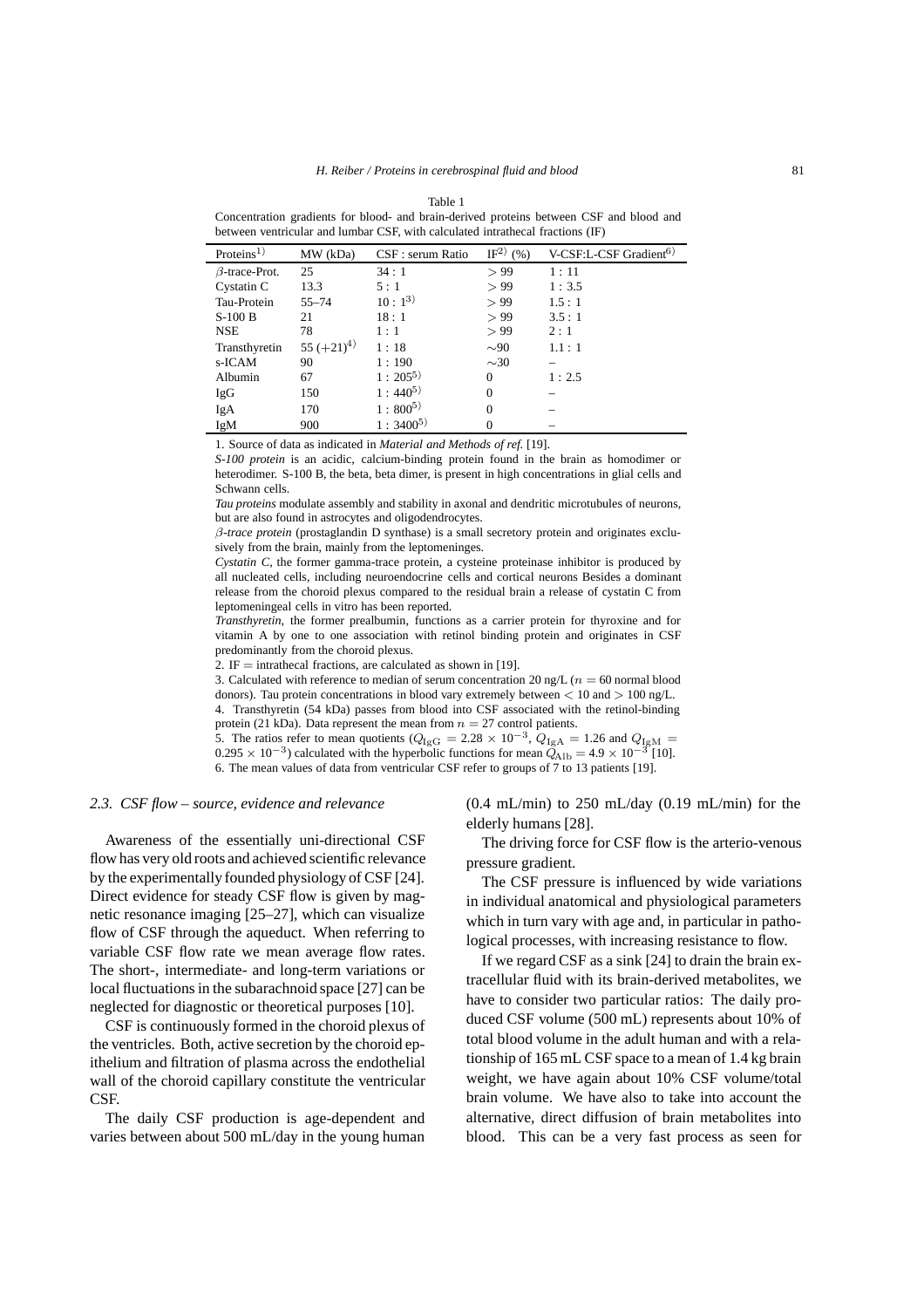

Fig. 1. Anatomy and physiology of cerebrospinal fluid (CSF) flow [10].

CSF is produced in choroid plexus of the four ventricles: 1, I. + II. lateral ventricles; 2, III. ventricle; 3, IV. ventricle. CSF passes through the foramen of Monroe, 4, into third ventricle and through aqueduct of Sylvius, 5, into fourth ventricle and leaves into the cisternae, 6–9, via foramen of Mangendie (into cisterna magna) and via both lateral foramina of Luschka (into cisterna pontis). From cisterns CSF divides into a cortical and a lumbar branch of subarachnoid space. Finally, CSF drains through the arachnoid villi into venous blood.

Mean CSF volumes (on the basis of NMR imaging): Total CSF 165 mL; ventricles 32 mL (third ventricle 1 mL); extra-ventricular CSF 133 mL which recruits 30 mL from spinal subarachnoid space and, in particular, from a large CSF reservoir in the cortical sulci. The age related, mean daily turnover is about 500 mL CSF for the adults.

CSF bulk flow is driven by the arterio-ventricular pressure gradient, modulated by short term variations from autonomic nervous system functions.

neuron-specific enolase [15] in case of cerebral hypoxia or head brain trauma (Fig. 9).

# *2.4. Normal and pathological variations of CSF flow rate*

The albumin CSF/serum concentration quotient is generally accepted as the best measure to characterize the individual blood-CSF barrier function (Fig. 2) for blood-derived proteins in CSF. This is in particular due to the fact that albumin in CSF exclusively originates from blood and therefore its lumbar CSF/serum concentration quotient is representative for a manifold of different sources and diffusion ways (see next paragraph), by which serum-derived proteins reach CSF. But, as shown [10], the CSF flow rate is the main mod-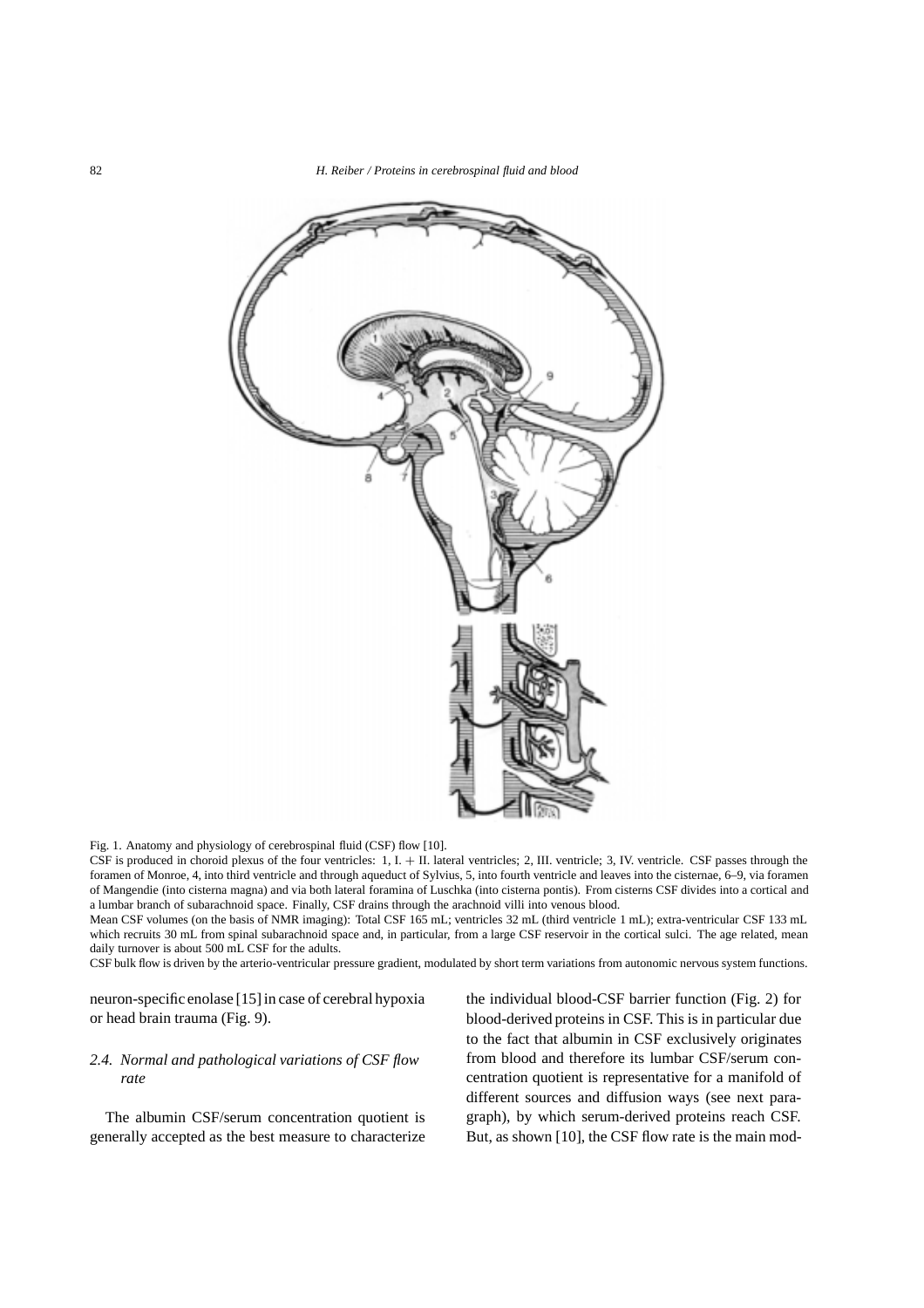

Fig. 2. Albumin-CSF/serum concentration quotient – age-dependency of the reference range in childhood.The left diagram demonstrates the initially high albumin quotients at time of birth with a steep decrease in the first 4 months to the lowest albumin quotients and later slowly increasing with increasing age. The right diagram, the quotient diagram of QIgG versus  $Q_{\text{Alb}}$ , shows that the selectivity of the barrier function is already the same as for the adults. The ratio of the IgG quotient to the albumin quotient with age related change of CSF flow rate follows the hyperbolic reference range for a blood-derived fraction in CSF.

The high albumin quotients at time of birth are a consequence of the low CSF flow rate due to the immature arachnoid villi. After maturation (4th month) the CSF flow rate is maximal, subsequent we get the lowest protein concentration in CSF. Later, in life of the mature adult, an age-related decrease of CSF production rate in the choroid plexus reduces CSF flow rate, and subsequently the value of  $Q_{\rm 41b}$  becomes higher.

ulator of blood-derived protein concentrations in CSF in normal and in particular for pathological conditions of neurological diseases. So the change of the albumin concentration (used in its normalized form, the albumin CSF/serum quotient,  $Q_{\text{Alb}}$ ) in particular represents a nonlinear reciprocal measure of changing CSF flow rate,  $\Delta r$  (def. in Fig. 4) with  $\Delta r \sim \Delta (Q_{\text{Alb}})^{-0.5}$ . An application of this particular function is shown for the relation of ascorbic acid in CSF and blood [29].

For normal CSF flow rate we have to consider the age-related changes visualized by changes of the albumin CSF/serum quotient in Fig. 2. Around birth, before maturation of arachnoid villi, the subsequently slow CSF turnover allows high concentrations of the blood-derived proteins in CSF, i.e. a large albumin quotient. About four months after birth, with maturation of arachnoid villi, a maximal CSF flow rate with a minimum of CSF albumin concentration is observed (Fig. 2). After this time, again a slow increase in the concentration of blood-derived proteins in CSF takes place, now due to an increasing length of the spinal canal with the juvenile development and much later by a decreasing CSF production rate in the elderly people [28]. As shown in the quotient diagram in Fig. 2 (right side) the IgG concentration in CSF changes together with the albumin concentration in a hyperbolic relation.

The pathological decrease of CSF flow rate [10], i.e. the blood-CSF barrier dysfunction as reported in many neurological diseases [11] with an up to 100-fold increase of protein concentrations in CSF, can have different causes: like a reduced passage of CSF through the arachnoid villi in inflammatory diseases or a blockade of the subarachnoid space by a tumor or a disc prolaps etc. [10].

# *2.5. Barriers between blood, brain and CSF*

The restricted exchange of material between blood and the perivascular, extracellular fluid (ECF) is manifested in terms of "barriers" – blood-brain barrier, blood-testicular barrier, blood-retinal barrier, etc. The site of exchange between blood and adjacent tissue fluids (Fig. 4) is undoubtedly the capillary, the small nonmuscular channel, interposed between arteriole and venule, i.e. blood/tissue barriers represent the general aspects of vascular permeability.

*Brain capillaries* show a wide range of morphological variations (see below), but differ from capillaries in other organs. In addition to the very different structures of the capillary cell wall in CNS, several particular structural elements have to be considered in brain, like basal membrane with pericytes, connective tissue space and perivascular glial sheath [23].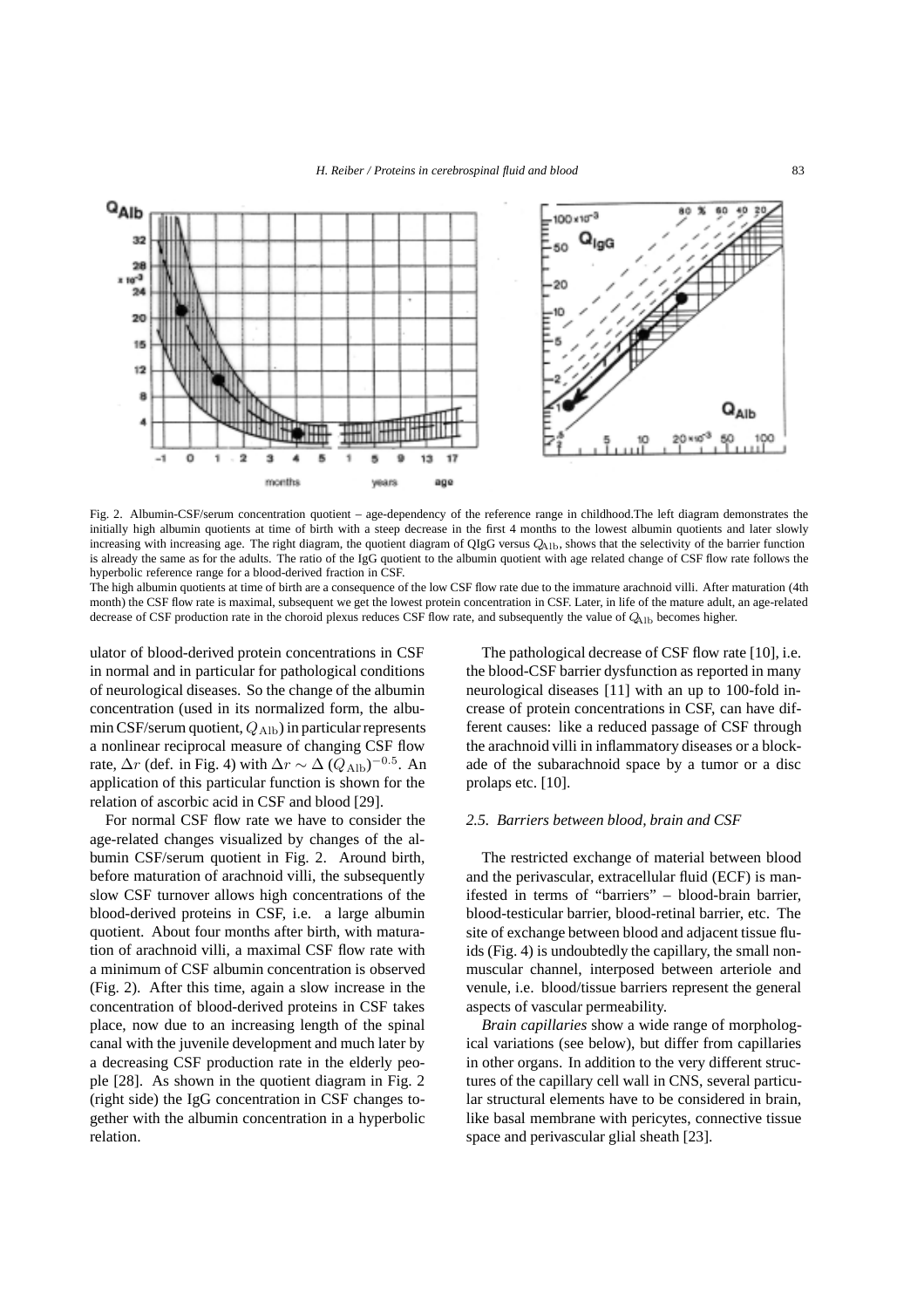

Fig. 3. Change of immunoglobulin concentration in CSF as a function of increasing albumin quotient (blood-CSF barrier dysfunction)- a comparison.

The left diagram shows the means of the empirical data of immunoglobulin CSF/serum quotients [10] with increasing albumin quotient characterized by a hyperbolic function. For extreme values see also Table 2. The diagram on the right side represents an experimental approach, by which the serum of a patient is successively titrated into the CSF sample. The empirically measured data follow a 45 line. There is no molecular size dependent discrimination as seen from the parallel lines of QIgG, QIgA and QIgM. This discrepancy to the empirical data (left side) presents an argument against a "leakage" phenomenon, in which the molecular size-dependent discrimination (selectivity) would be lost.

The passage of dye-molecules from blood into brain extracellular fluid is timely delayed, i.e. restricted, compared to the fast stain of extravascular, i.e.intercellular fluid of other tissues. In the original experiments by Ehrlich (Ref. in [24]), when the animal was injected intravenously with Evans blue dye (which is bound principally to albumin), the entire animal turned blue with the exception of the brain which remained white. This led to the idea that certain molecules do not pass the blood-brain barrier. It is meanwhile clear that all molecules as well as whole cells [30] can pass from blood into brain. The extent of protein transfer depends on the molecular size-dependent diffusion [31]. Larger molecules have steeper overall concentration gradients between blood and CSF and a larger time delay for arrival in CSF (Fig. 5). In particular, for the relevant interpretation of pathological processes which involve "barrier dysfunctions", it is important to understand this dynamical nature of the barriers, not merely based on morphological changes.

In general terms, a barrier function allows to sustain a biological systems individuality, i.e. it permits single compartments (cell, organ, circulation system) to maintain an inner state different from its environment (e.g. extracellular fluid or blood). The barrier function maintains concentration gradients against the dissipative forces which would otherwise lead the system into a chemical equilibrium (and death). But the steady

state of a gradient is not only the consequence of the thickness or tightness of structures which restrict the molecular diffusion, the actual gradient depends crucially on the connected consumption- or eliminationreactions, e.g., without the CSF flow (Fig. 4) the concentrations of the serum proteins would equilibrate on both sides of the barrier after some time and the gradient would disappear (as observed shortly after death in the corpse).

The non-linear nature of these relations in such dynamic systems were first described as reactiondiffusion equations by Turing [32]. The molecular flux/CSF flow theory [10] represents a particular application of this concept to describe the non-linear dynamics of the blood-CSF barrier function (Fig. 5).

*The particular blood-CSF barrier function for proteins*includes a manifold of diffusion pathways. Only a fraction of them is directly connected with the capillary wall and associated structures, called *blood-brain barrier*. A protein, like albumin, originating from blood can enter CSF in the ventricles, cisterns or lumbar and cortical subarachnoid space. Blood-derived proteins can have passed very different structures at different locations [23] when they finally appear in lumbar CSF:

- 1. the choroid plexus with capillaries of the fenestrated type and tight epithelial lining
- 2. the ventricular surface with a less tight ependymal layer (gap junctions) and correspondingly less re-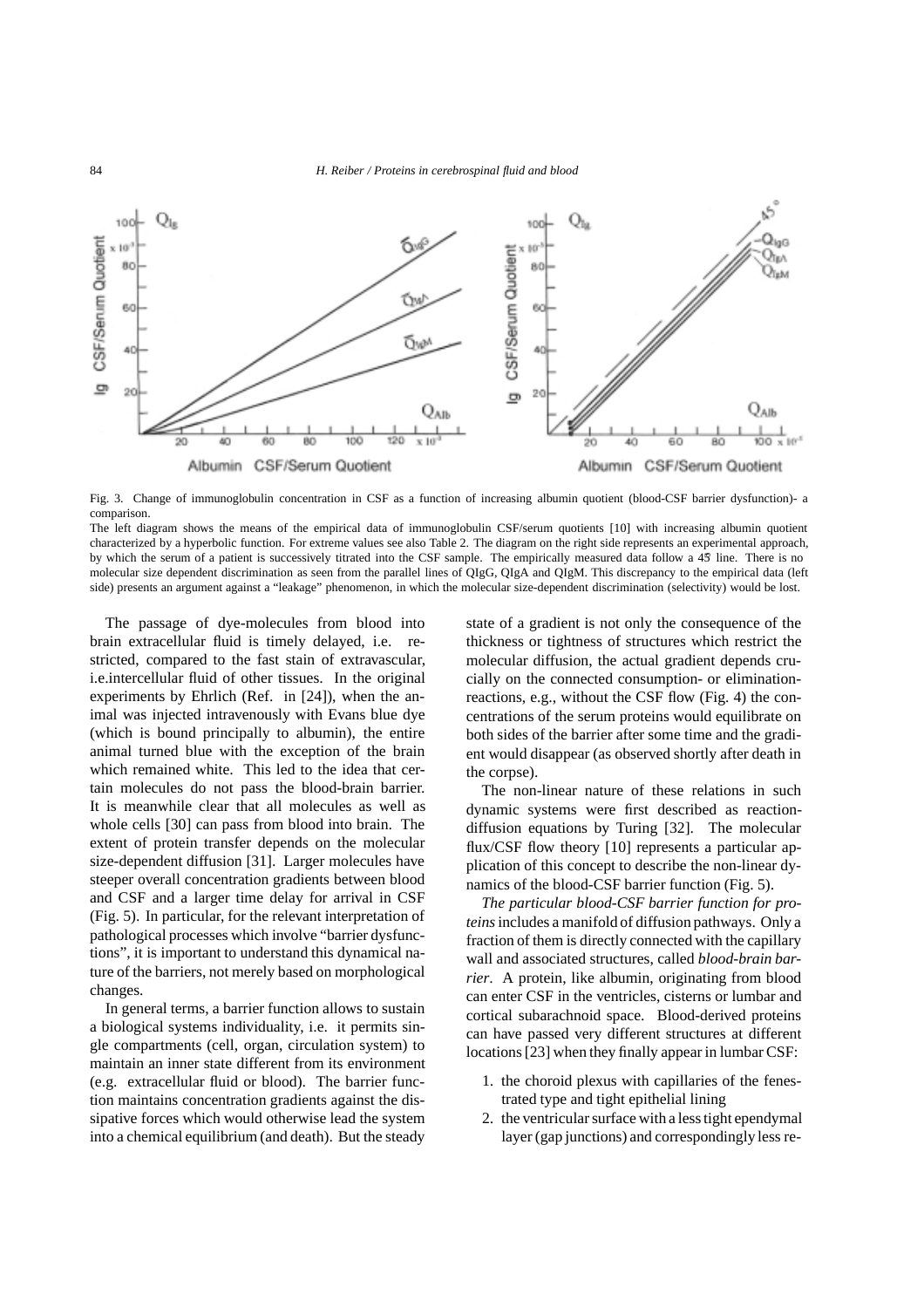

Fig. 4. Scheme of a cross section through subarachnoid space with two blood vessels [10]. Molecules diffuse from serum with a concentration c(ser), through tissue along the diffusion path, x, into subarachnoid space with a concentration c(CSF). The rate of transfer (n moles/s) of diffusing substance through unit area  $(1 \text{ cm}^2)$  of a section is proportional to the concentration gradient measured normal to the section. This molecular flux, J, at the border to the subarachnoid space, is (Fick's 1st law):  $J = -D \frac{dc}{dx}$  [nmoles/s  $\cdot$  cm<sup>2</sup>]. D is the diffusion coefficient. The concentration gradient dc/dx is negative as its slope is negative in the direction of molecular flux.

The age related CSF volume turnover rate is indicated by  $F(F = 500 \text{ mL/day}$  for the adult human). The CSF concentration of a single blood-derived molecule increases with decreasing volume exchange, i.e. decreasing F. The flow rate of a molecule in CSF is  $r = F/A$  with A. the unknown, varying cross section of subarachnoid space.

strictions to extracellular fluid (ECF) to communicate with CSF.

- 3. the circumventricular organs with fenestrated capillaries but a tight ependymal cell lineage
- 4. the caudal subarachnoid space with tight capillaries in the pia mater and arachnoid mater (leptomeninges).
- 5. Less tight cell lineage at the inner border to subarachnoid space allows a less restricted exchange between extracellular fluid (ECF) from brain parenchyma into CSF.
- 6. Along the whole subarachnoid space ECF easily can communicate with the CSF space through the glia/pia epithelial lining with gap junctions.
- 7. The whole subarachnoid space represents a net of capillaries, most of which have tight junctions.

With the albumin CSF/serum quotient,  $Q_{\text{Alb}}$ , in a single person, we get a measure integrating all influences on its way between blood and lumbar CSF representative for all blood-derived proteins. In particular, for pathological changes, the albumin quotient,  $Q_{\text{Alb}}$ , became the most relevant parameter to indicate a change in blood-CSF barrier function (i.e. now a reduction of CSF flow rate). This quality of  $Q_{\text{Alb}}$  led very early (see introduction) to the development of quotient diagrams (like in Fig. 2, right diagram), in which the

immunoglobulin quotients are referred to the albumin quotient.

For most sensitive detection of a brain-derived fraction besides the blood-derivedfraction of immunoglobulins [11], it was necessary to characterize a discrimination line in the quotient diagrams between these both fractions [10]. Different discrimination functions caused discussions over decades (Ref. in [10]). The derivation of the biophysically derived, physiologically confirmed hyperbolic discrimination function [10] is described below. The clinical relevance of a linear vs the hyperbolic function for CSF data evaluation is compared in [11].

# *2.6. The "leakage" metaphor*

The increase of protein concentration in CSF was and still is frequently interpreted as a "leakage" or "barrier breakdown". There is a tremendous number of references which report on the properties of the bloodbrain barrier [21] frequently referring to the pathological change at the intercellular connections, e.g. tight junctions [20]. The most frequent flaw regarding the blood-CSF barrier function for proteins is the asumption that the pathomechanisms at the capillary wall are relevant to explain the observed protein dynamics in CSF. The following list summarizes the arguments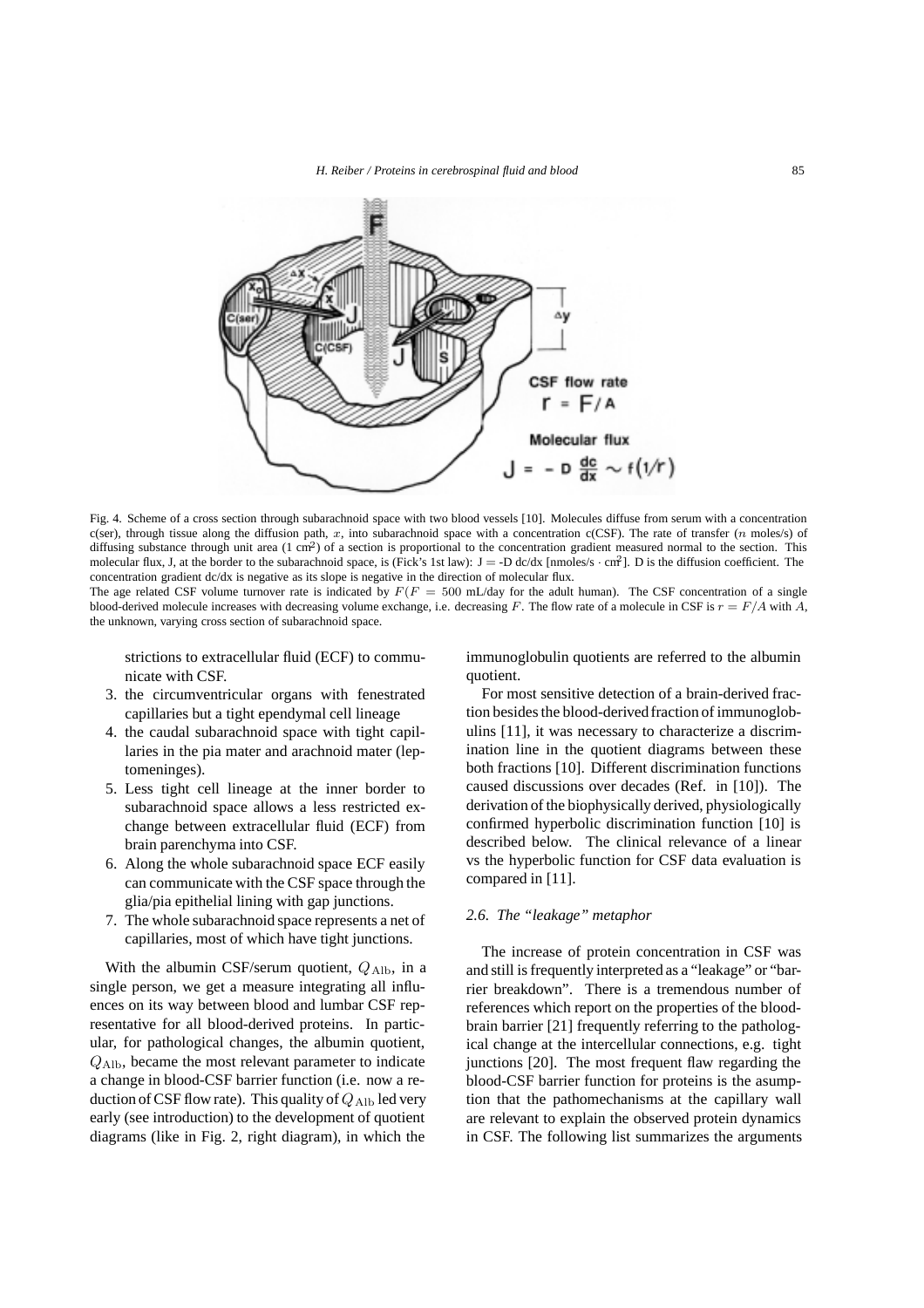



Effective diffusion pathlength

Fig. 5. Idealized protein concentration gradient between blood and CSF [10].

The diffusion controlled protein transfer between blood and CSF is described by an idealized diffusion barrier (homogeneous and unique instead of multistructural, inhomogeneous diffusionpath). The change of concentration  $\sigma$  (in blood as c(ser), normalized for c(ser) = 1, and in CSF as Q  $= c(CSF)/c(ser)$ , along the effective diffusion pathlength, x (x<sub>p</sub>, the value at the border to subarachnoid space for the single person), shows the sigmoidal curve, derived from Fick's second law of diffusion. These curves represent steady states for three protein species of different molecular size, like albumin (A), IgG (B) and IgM (C). The smaller molecules A has a larger "penetration depth", i.e. higher mean concentration, in the tissue than the larger molecules B, and a steeper local gradient corresponding to a higher CSF concentration, Q*A*.

which give evidence for the molecular flux/CSF flow theory of the blood-CSF barrier function:

1. Figure 3 shows the most striking experiment indicating the discrepancy between the empirical blood-CSF barrier dysfunction and the idea of a "leakage" due to a "hole" or increasing pores, i.e. a massive extravasation of blood proteins in the absence of a molecular size-dependent transfer: On the left side of Fig. 3 the empirical mean relation between two molecules of different size, e.g. IgG and albumin, follows a hyperbolic function over a wide range of increasing albumin concentrations (decreasing flow rate) and the empirical relation between the mean concentration of IgG, IgA and IgM shows that the molecular size-related selectivity of the barrier function is maintained in spite of serious blood-CSF barrier dysfunction. The Table 2 gives a collection of single cases with CSF albumin quotients up to 73% of the serum concentration, but still with a molecular size-related selectivity. The alternative, hypothetical model of a "leakage" is shown on the right side of Fig. 3. If small volumes of the blood of a patient are successively titrated into its CSF sample, we get a linear increase  $(45°)$  of all proteins with a loss of molecular size-related selectivity.

Table 2 Data sets of albumin- and immunoglobulin CSF/serum concentration quotients from patients with an extreme blood-CSF barrier dysfunction without an intrathecal humoral immune response

| <b>Disease</b>        | $2$ Alb<br>$(.10^3)$ | $Q_{\rm IgG}$<br>$(0.10^{3})$ | $Q_{\rm IgA}$<br>$-10^{3}$ | $Q_{\mathrm{IgM}}$<br>$10^{3}$ |
|-----------------------|----------------------|-------------------------------|----------------------------|--------------------------------|
| Spinal tumor          | 172                  | 93                            | 67                         | 15                             |
| Spinal cyst           | 344                  | 182                           | 96                         | 26                             |
| Medullablastoma       | 627                  | 425                           | 347                        | 161                            |
| Bacterial meningitis* | 731                  | 646                           | 466                        | 352                            |

∗Early phase before onset of humoral immune response.

2. The dynamics of the initial increase of protein concentrations in CSF of patients with a bacterial meningitis (Table 3) clearly indicate the unchanged molecular size-dependent selectivity in spite of the barrier dysfunction. The smaller molecules reach faster the steady state than the larger molecules [10]: Albumin reaches at the first day after start of clinical symptoms 50%, IgG 20%, IgA 10% and IgM 5%, respectively, of the concentrations at the second day. According to the leakage model (Fig. 3, right side) the IgM concentration should increase relatively faster then albumin between normal and the first day which is in contrast to the empirical data in Table 3.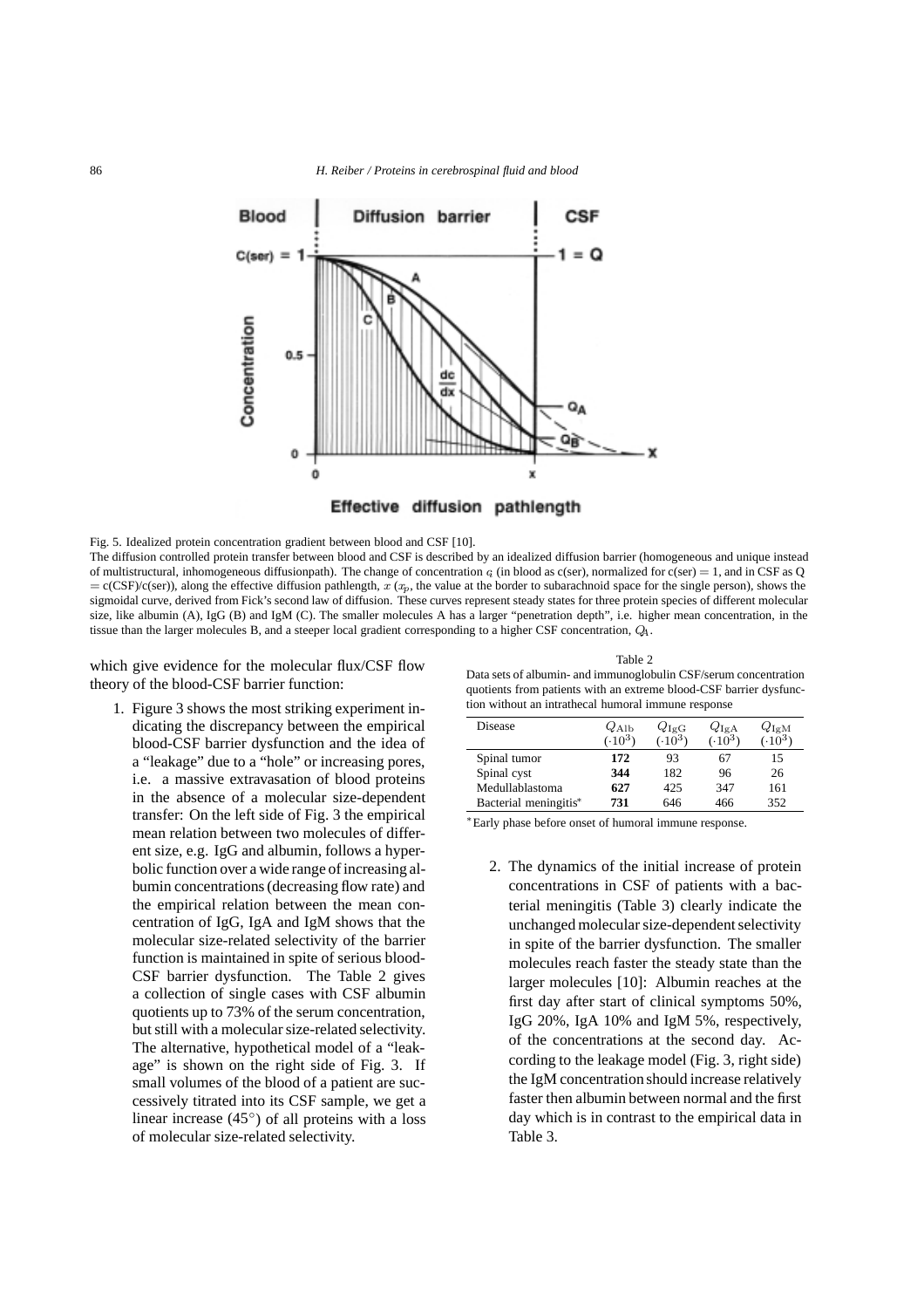Table 3 Dynamics of the blood-CSF barrier dysfunction in case of a bacterial meningitis at time after onset of symptoms, before onset of an intrathecal humoral immune response. The change of the CSF/serum concentration quotients,  $Q_{\rm Alb}$ ,  $Q_{\rm IgG}$ ,  $Q_{\rm IgA}$ ,  $Q_{\rm IgM}$  represent molecular size-dependent selectivity

|         | $Q_{\rm Alb}$<br>$(.10^3)$ | $Q_{\rm IgG} \over {(0.10^3)}$ | $Q_{\rm IgA}$<br>(.10 <sup>3</sup> ) | $Q_{\rm{IgM}}$<br>$(.10^{3})$ | Cell count     |
|---------|----------------------------|--------------------------------|--------------------------------------|-------------------------------|----------------|
| Normal* |                            | 2.3                            | 1.3                                  | 0.3                           | $2/\mu L$      |
| 1st day | 146                        | 42                             | 22                                   |                               | $872/\mu L$    |
| 2nd day | 311                        | 203                            | 184                                  | 105                           | $154000/\mu L$ |

∗Mean values of normal controls.

- 3. The biological coefficient of variation of a blood-derived protein in CSF in a group with severly increased albumin quotient,  $Q_{\text{Alb}}$ , is the same as in a group with a normal albumin quotient [10].
- 4. The biological coefficient of variation of a blood-derived protein in CSF does not approach the value of the biological CV in the blood of the same group of patients ( $n = 4300$ ) in spite of the most severe barrier dysfunction with CSF protein concentrations approaching the concentration in serum [10].
- 5. Increased albumin quotients in multiple sclerosis patients correlate with a spinal involvement, but most of the patients which have an increased gadolinium extravasation (shown in MRT) have a normal blood-CSF barrier function.
- 6. In addition to the manifold of brain capillary structures(above) one has to keep in mind that only a very restricted volume of the brain tissue, next to the CSF space like the circumventricular organs, drains into CSF.
- 7. The relation between the dynamics of the IgG to albumin quotients in the newborn (Fig. 2 right side) indicates that the barrier selectivity is already at time of birth the same as in the mature adult- but due to the slow CSF flow rate the total protein concentration is high. So the earlier asumption that the high total protein in CSF of the newborn is due to an immature "barrier" is definitively wrong as we also know from investigations of animals (Ref in [10]).
- 8. The age-related dynamics of the leptomeningeal protein cystatin C in the normal CSF of the newborn [33] corresponds to the dynamics of the albumin concentration (Fig. 2, left side). This can be explained by the change of the CSF flow rate – a common determinant for both molecules- but one from brain cells entering via extracellular fluid and the other passing the normal bloodbrain barrier.
- 9. Along the spinal canal with the dorsal root ganglion an increase in the flux of protein molecules has been reported as a significant contribution of these 60 dorsal roots to the elevation of total protein concentration. But this has not a morphological cause, it comes from the steeper local concentration gradient (see biophysics).
- 10. In the CSF of patients with a blood-CSF barrier dysfunction the dynamics of the brain-derived like the blood-derived proteins can be quantitatively explained by changing CSF flow rate.

These facts give strong evidence for CSF flow rate as the main modulator of the protein dynamics in the normal and pathological blood-CSF barrier function. In the research for the pathomechanisms connected with a changing molecular transfer through barriers, we have to consider associated biochemical, physiological or metabolic causes for a change in the gradient, but not necessarily a change in morphological structures (for detailled derivation see biophysics paragraph).

### *2.7. Transfer mechanisms at barriers and selectivity*

The time required for a molecule to pass through certain structures (cell membrane or tissue with cell layers) varies between seconds to hours and does not only follow the rules of free diffusion (down-hill) but is also observed "up-hill", i.e. against a concentration gradient leading to accumulation of products by energy-dependent reactions (active transport) or also by transporter facilitated mechanisms. In this sense the blood-CSF barrier function for proteins (passive diffusion, i.e. molecular flux) is different from that for aminoacids (carrier facilitated), glucose or vitamin C (active transport). So, for different molecules we have to discriminate different types of "barriers", regarding their different modes of transfer.

Selectivity for transport across a barrier comes for proteins from their molecular size-dependent delay of diffusion but for other molecules selectivity can come from the specific recognition by their particular transporters and different strength of binding. Only transport by pinocytosis is lacking selectivity for different molecules.

# **3. Biophysics of diffusion and flow- the molecular flux/ CSF flow theory**

Blood-derived proteins enter CSF space passive by diffusion along the concentration gradients. Diffusion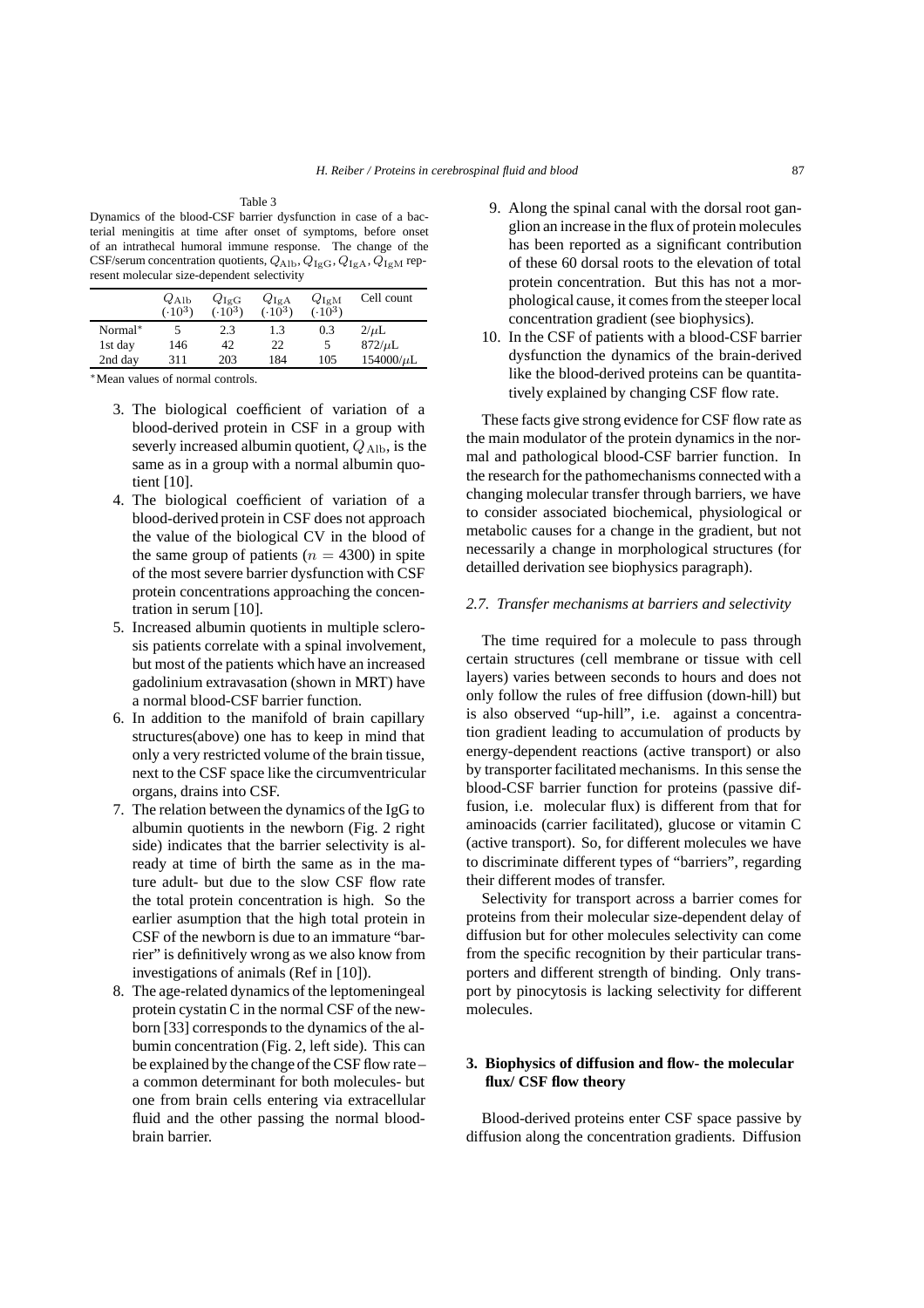processes are described by Fick's first and second law of diffusion. The second law with a differential equation of second order has no explicit, general solution. This is the reason why the history of physics of diffusion is characterized by the invention of implicit solutions for particular physical conditions, i.e. for particular models.

The model of Reiber (1994) [10] for the blood-CSF barrier function (Figs 4–6) describes a diffusion system where on one side of a restricted range (tissue) we have a quasi infinite source of solutes (blood) and at the other side a solvent (CSF), which, most relevant, is the source of a steady elimination process by the flowing CSF.

Figure 4 shows these both determinants in a schematic cross section of the subarachnoid space with blood vessels.

The particular target for a mathematical treatment of this model was to describe the changing relation of CSF concentrations of two blood derived molecule species with different molecular size, in the case of a changing elimination rate (CSF flow rate). For this purpose we have to regard: 1) the non-linear concentration gradient (Fig. 5); 2) the relevance of the local concentration gradient for the diffusion rate (molecular flux into CSF (Fick's 1st law,  $J = -D_i dc_i/dx$ ); and 3) the change of CSF concentration as source of the time dependent change in the local gradient (Fick's 2nd law,  $dc/dt =$  $D(d^2c/dx^2)$ .

The basic laws of diffusion, their application to the model of blood CSF barrier function and the derivation of the hyperbolic function with the molecular flux/CSF flow theory are described in detail [10]. For the extension of the application of the theory to integrate the brain-derived proteins, I will outline the base of the theory.

The concentration gradient of a protein between blood vessel and CSF (model in Fig. 4) is non-linear as shown in Fig. 5 for an idealized homogeneous medium. According to Fick's 1st law the molecular flux into CSF is determined by the local concentration gradient,  $\Delta c/\Delta x$ , as shown in the cross section through subarachnoid space (Fig. 4), or more correct as the differential, dc/dx, the slope of the tangent of the non-linear concentration gradient at the border to subarachnoid space (Fig. 5).

As molecules in a diffusion process are not coupled to each other, it is always the local gradient which is relevant for the local molecular flux, not the fictive, calculated overall gradient (Fig. 6, right diagram). But the local gradient depends on the overall gradient in a non-linear way (Fig. 5). This non-linear gradient is

a part of the experience each biochemist can have by watching column chromatography: a sharp dye band becomes broader and broader with increasing time of diffusion and by densitometry one can show a concentration distribution like a Gaussian error curve. The same physical base leads to the curves in Fig. 5. These curves represent steady states for three protein species of different molecular size,idealized as albumin (A), IgG (B) and IgM (C). The smaller molecules A have a larger "penetration depth", i.e. higher mean concentration, in the tissue than the larger molecules B (Fig. 5), a steeper local gradient at the border to CSF space and a higher CSF concentration, QA than QB or QC. The differences are physically characterized by the diffusion coefficient, D, used in the equation of Fick's 1st law (legend of Fig. 4). The diffusion coefficient  $D_i$  of a molecule i, represents a value which depends on its molecular size and on the properties of the solvent (e.g. viscosity) in which the molecule (solute) is solved. The variation of the value of  $D_i$  along a diffusion path through tissue with different viscosities can be neglected in our task as this change is relevant for all molecules (A, B, C) in a corresponding way.

Fick's 1st law for molecular flux is a linear expression of a local concentration gradient. Now under pathological conditions of a neurological disease, where the CSF protein concentration is increased, subsequently the local gradient changes as a function of concentration or time. Exactly this is described by Fick's second law, a non-linear function, shown in the equation: dc/dt  $= D(d^2c/dx^2)$ .

This means that in case of reduced CSF flow rate a molecule C in Fig. 6 (e.g. IgM), has a primarily increasing concentration in CSF from Q*<sup>C</sup>* to Q*<sup>D</sup>* to Q*<sup>E</sup>* with a subsequent increase in penetration depth, i.e. increasing mean protein concentration in the tissue (Fig. 6). With this increase of CSF concentration, also the local molecular flux  $J \approx dc_i/dx$  at the border to CSF space changes: the local gradient dc/dx is increasing!, i.e. with primarily increasing CSF protein concentration there is also secondarily a faster molecular flux, additionally increasing the CSF protein concentration. Correspondingly, also the concentration ratio between two molecules of different size, like  $Q_A$  to  $Q_B$  in Fig. 5, would change. This change of the gradient has now to be described by Fick's second law of diffusion.

By a mathematical procedure, based on introduction of a geometrical series, called error function complement, erfc [10], I could derive a function which contained only the ratios of diffusion coefficients. This function in Eq. (1) describes the changing concentra-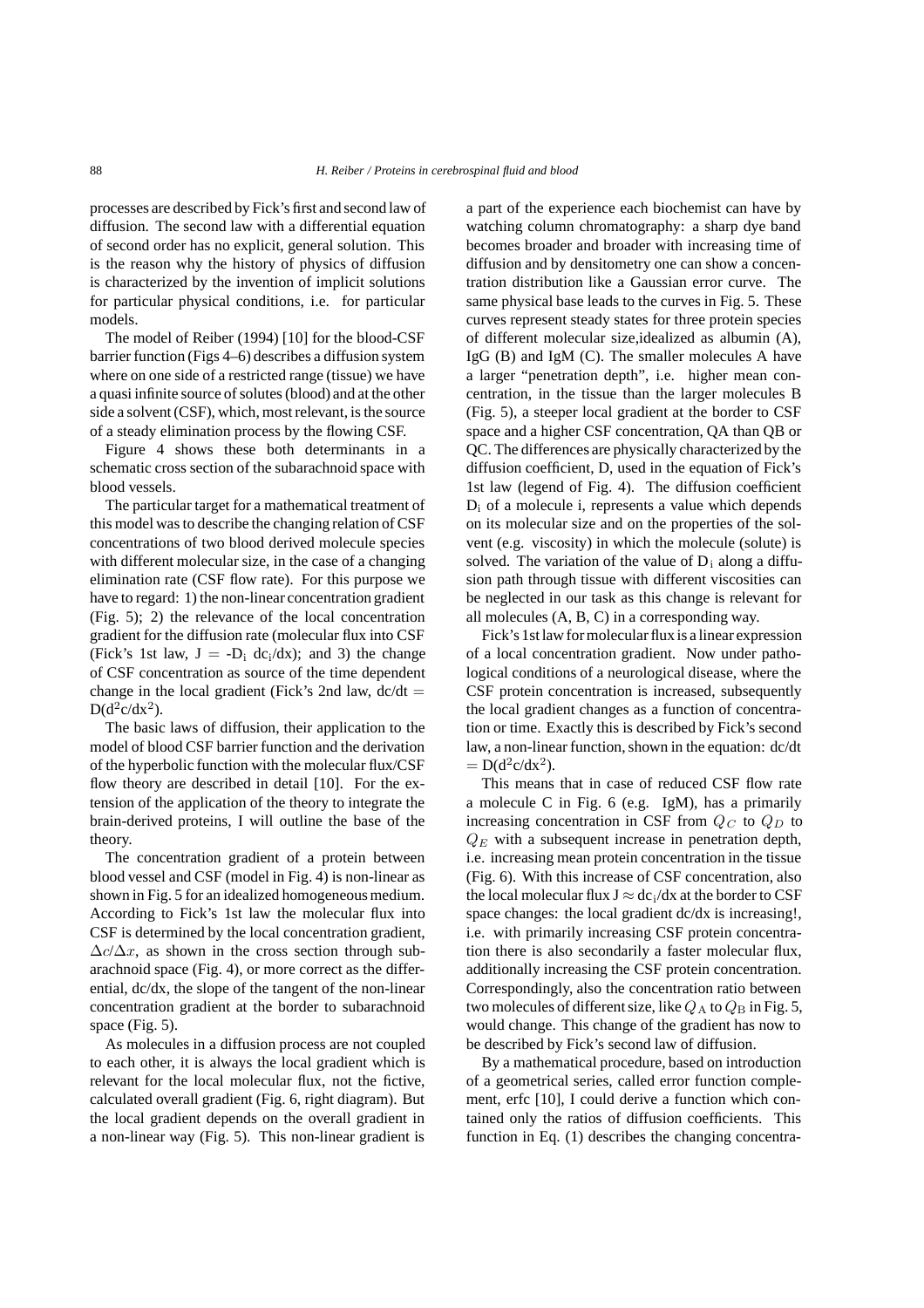

Fig. 6. Dynamics of blood-derived proteins between blood and CSF after pathological reduction of CSF flow rate. Comparison of non-linear (left side) and linear models of blood CSF protein concentration gradients. The blood protein concentration of a single protein is normalized with maximal values  $C(\text{ser}) = 1$ . Corresponding CSF protein concentrations are given as dimensionless CSF/serum quotients  $(Q_C, Q_D, Q_E)$  with values between 0 and 1. x, represents the effective diffusion pathlength of the idealized barrier according to the boundary conditions described in [10]. C, D, E represent the curves for the concentration distribution of the same protein (e.g. IgM) at different times: before (to, curve C) and after  $(t_1, t_2)$ , curve D and E) the onset of a disease with decreasing CSF flow rate and, subsequently, increasing concentration of IgM in CSF. The local concentration gradient,  $dc/dx$ , at the border to subarachnoid space (at  $x$ ) and correspondingly the molecular flux, J, increase in the non-linear model (left side) from C to E, but decrease in the linear model (right side) from C to E. In this case the decreasing fictive, calculated overall concentration gradient would be indentical with the local gradient dc/dx, but decreasing from C to E in contrast to the case in the left diagramm.

tion ratio of the two molecules, e.g. A and B in CSF in Fig. 5, if the CSF flow rate changes (i.e. with increasing Q*A*):

$$
Q_B = (erfc \, z \, (D_B/D_A)^{0.5} / erfc \, z) \cdot Q_A \quad (1)
$$

I could also show that this function in Eq. (1) is a hyperbolic function [10], i.e. the corresponding concentration values of  $Q_B$  and  $Q_A$  fit the well known, explicit form of the hyperbolic function [9]:

$$
Q_B = a/b \cdot (Q_A^2 + b^2)^{0.5} - c \tag{2}
$$

This means that the concentration ratio of molecules of different size diffusing through the same matter (e.g. plane sheet, slab) is generally characterized by a hyperbolic function. The shape of this hyperbolic curve is determined only by the ratio of the square roots of both diffusion coefficients, in Eq. (1).

It is important to understand that this hyperbolic function is valid for the normal as well as for the pathological range of albumin quotients, i.e. still under pathological conditions the change of protein concentrations in CSF follows the rules of diffusion with a molecular size-dependent discrimination (Fig. 3, left diagram).

The values of the actual parameters a, b, c of this function in Eq. (2) for IgG, IgA or IgM are given in [10] with calculation examples in [11,12].

#### *3.1. Physical, selfreferential feed back*

Figure 6 shows the time dependent change with decreasing CSF flow rate, the subsequent increase of protein concentration in CSF due to reduced volume turnover and a subsequent increase in the steady state concentration in the tissue: the sigmoidal curve for the concentration of molecule C at time  $t_c$ , changes into a curve D at time  $t_d$  and to E at time  $t_e$ . The particular consequence of this increase of the concentration in the tissue between blood and CSF in our model is the change at the border to the CSF space: the local gradient is increasing (increasing slope of tangents in Fig. 6, left side), in spite of the decreasing overall concentration ratio between blood and CSF (Fig. 6, right side). The slope of the tangents is non-linearly increasing as long as  $C_{\text{CSF}} < C_{\text{ser}}/2$  or  $Q < 0.5$  but decreases for the rare case of quotients  $Q > 0.5$  ( $> 500 \cdot 10^{-3}$ ).

As shown in Fig. 6, right side, for a wrong, linear model the local concentration gradient would de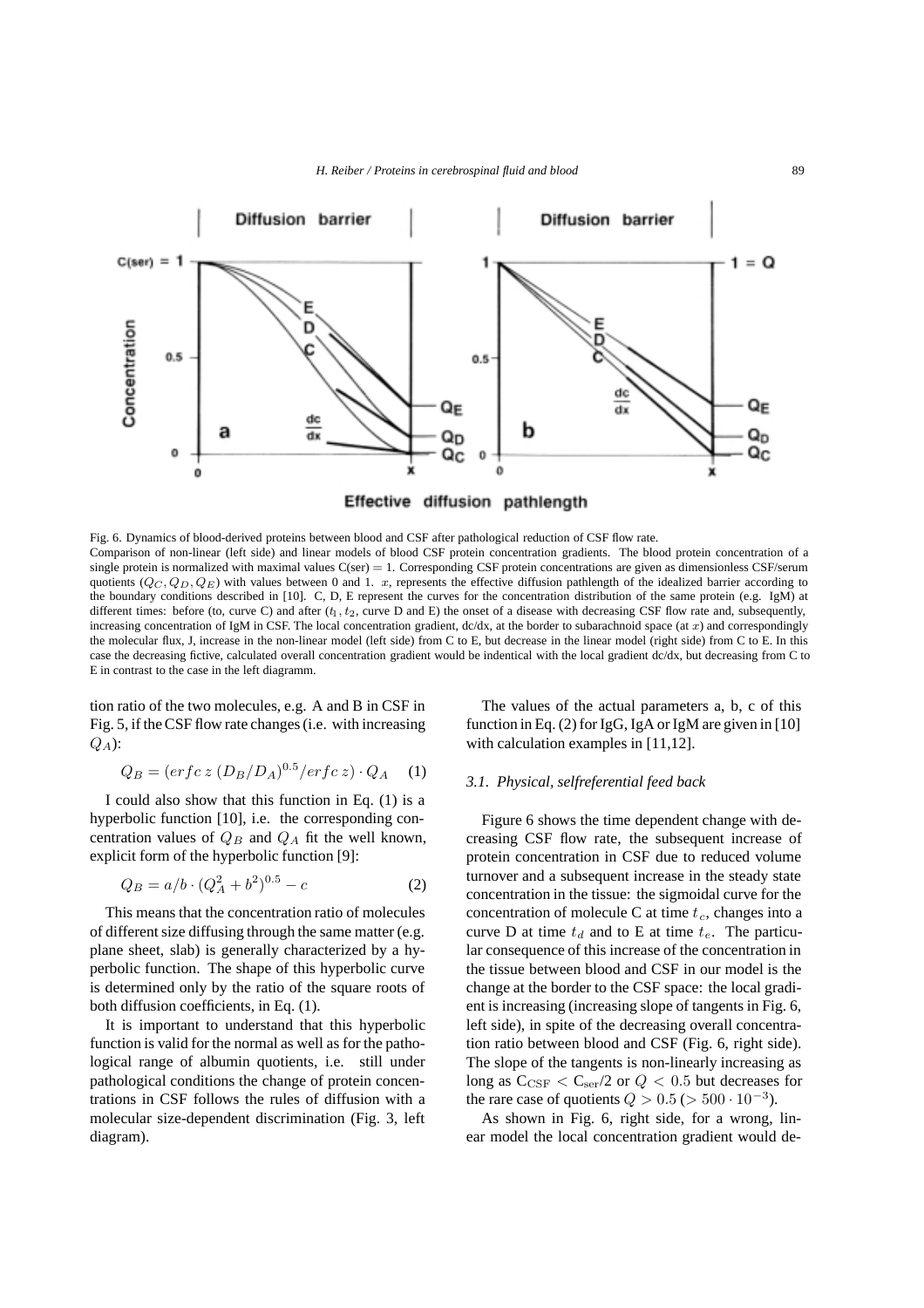crease with increasing CSF concentration and correspondingly the local molecular flux into CSF. In this sense of a negative feed back the barrier dysfunction would be a selflimiting event. This is in contradiction to observations, like the faster appearance of a bloodderived molecule in lumbar, before ventricular CSF (the higher lumbar CSF concentration corresponds to a steeper local gradient).

Figure 6 describes a difference between former linear barrier models [35] and the actual molecular flux/CSF flow theory, which is aware of the physical, positive feed back of increasing CSF concentration on the local concentration gradient, inducing a faster molecular flux with increasing CSF concentration. This selfreferential system (analog to autocatalytic processes in chemistry) is the cause of the observed non-linear relation, the hyperbolic function (e.g. in Fig. 3, left side). This is the main cause of increased molecular passage from blood into tissue and CSF- with or without any change at the local "microscopic" conditions of capillary walls: The transfer of molecules from blood into CSF can become faster just by reduced CSF flow rate without any change of morphological structures!

Figure 7 shows that this theory fits for all bloodderived proteins, like prothrombin or carcinoembryonic antigen in addition to the well known immunoglobulins. The only difference between the curves comes from their different molecular size as to be expected from Eq. (1).

## *3.2. CSF flow and the rostro-caudal gradient*

The concentrations of blood-derived proteins in CSF increase between ventricles and lumbar subarachnoid space (normal CSF flow rate) e.g. 2.5-fold for albumin (Table 1), due to the steady molecular flux of the proteins into CSF along its flow way As a consequence of the concentration-dependent positive feed back (Fick's 2nd law), the local concentration gradients must increase along the rostro caudal concentration gradient, too, i.e. the molecular flux into CSF increases nonlinearly with increasing distance from the ventricles. This is consistent with the report that labeled proteins from blood appear first in lumbar CSF and later in cisternal or ventricular CSF (Ref. in [10]). A corresponding set of albumin concentration values from a series of CSF samples extracted by lumbar puncture in serial fractions should show this non-linear increase to some extent [34].

#### **4. Dynamics of brain-derived proteins in CSF**

Table 1 and Figs 7 and 8 describe the main differences between brain-derived proteins and bloodderived proteins. The differences are best characterised by the two concentration gradients: the CSF/blood concentration ratio (known as CSF/serum quotients) and the ventricular/lumbar CSF concentration gradient (rostro-caudal gradient).

We find large *CSF/serum concentration ratios* between 1:1 (NSE) and 34:1 ( $\beta$ -trace protein) compared to 1:205 (albumin) or 1:3400 (IgM) for blood-derived proteins in CSF. The calculated brain-derived intrathecal fraction (IF) is  $> 99\%$  for tau protein, NSE, S-100B, Cystatin C or  $\beta$ -trace protein, but 0% for the proteins which, under normal conditions, are exclusively bloodderived. Brain-derived proteins with a non-negligible blood-derived fraction in CSF, like transthyretin, angiotensin converting enzyme [19] or soluble intracellular cell adhesion molecule (s-ICAM) have intermediate CSF: serum ratios (1:18 to 1:190) with intrathecal fractions between about 90% to 30%, correspondingly (Table 1).

The *ventricular to lumbar CSF concentration gradients* of brain-derived proteins show source-related differences.Proteins which are released from brain cells (NSE, S-100B and tau protein) have the highest concentration in ventricular CSF steadily decreasing along the CSF flow path through the subarachnoid space (Table 1). Vice versa, proteins released from leptomeninges into CSF are increasing in concentration along the subarachnoid space up to 11-fold ( $\beta$ -trace protein). This is higher than the rostro-caudal 2.5 fold increase of the albumin concentration. The gradient for transthyretin in Table 1 refers to the choroid plexus-derived fraction in CSF calculated from total transthyretin in CSF by subtraction of the bloodderived fraction [19]. Already the concentration of total transthyretin is decreasing slightly between ventricular and lumbar CSF, in spite of the small but steady flux of blood-derived molecules into CSF, as consequence of the overall blood/CSF gradient shown in Table 1.

With these data in Table 1 we are able to discriminate three different groups according to their source, with different consequences for the dynamics (Fig. 8):

1) proteins originating from neurons and glial cells, like tau protein, S-100 and neuronspecific enolase, which are primarily released into ventricular and cisternal CSF,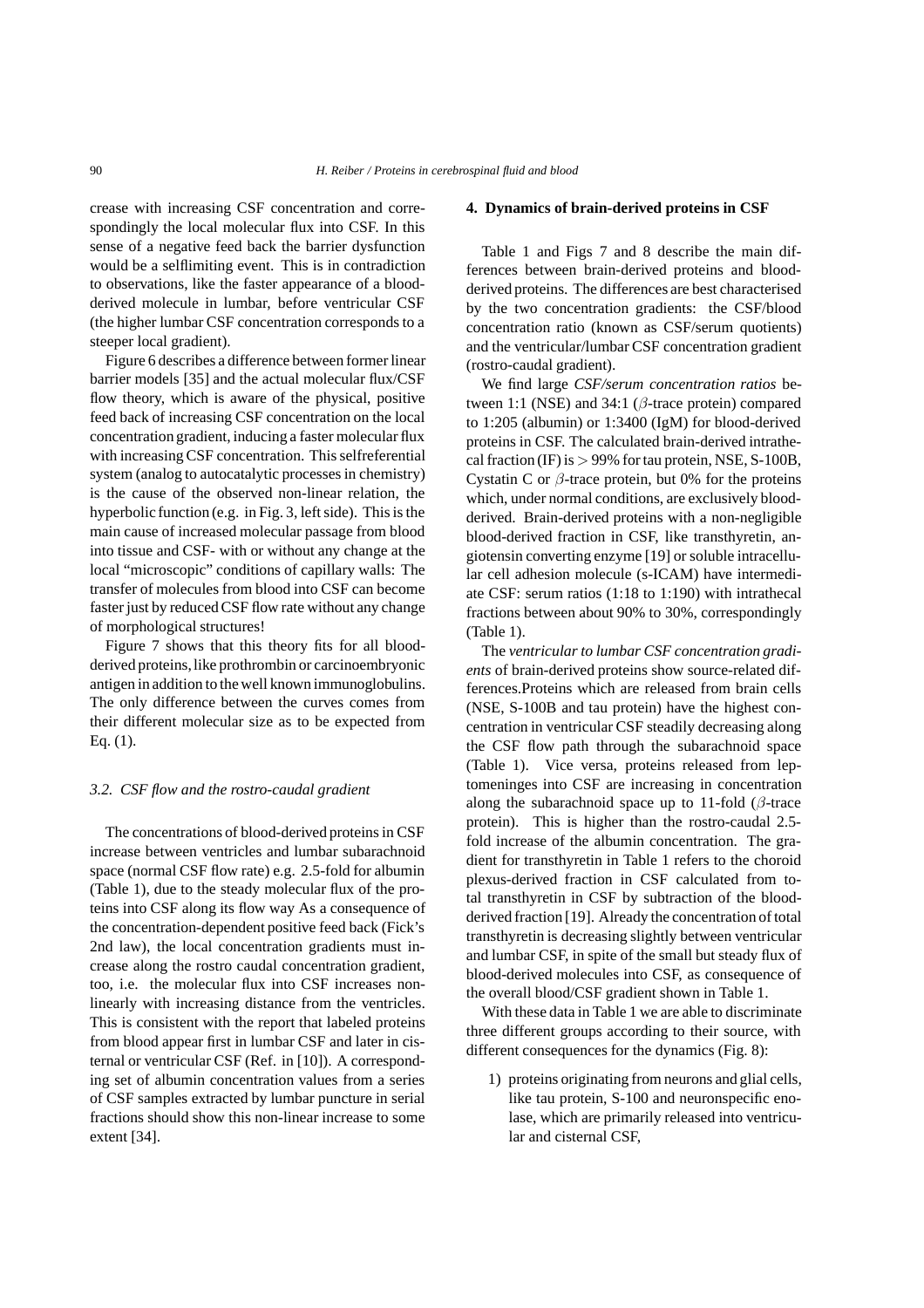

Fig. 7. Blood-derived proteins and blood-CSF barrier dysfunction [12].

The hyperbolic curves show the mean CSF/serum quotients,  $\overline{Q}$ , of blood-derived proteins with different molecular size as a function of decreasing CSF flow rate. The decreasing flow rate or increasing blood-CSF barrier dysfunction is indicated by the increasing albumin CSF/serum quotient,  $Q_{\text{Alb}}$ . The theoretical, calculated blood-derived fraction of transthyretin (TT) is shown by the dashed line with 45 (TT passes the barrier associated with the retinol binding protein [19] and has therefore a size similar to albumin). Empirical mean quotients for prothrombin (Proth.), carcinoembryonic antigen (CEA) (Reiber, unpublished) and immunoglobulins IgG, IgA, IgM [10] are shown together with their molecular weights (kDa).

Hyperbolic functions are a consequence of non-linear interaction of molecular flux with CSF flow rate as derived from the laws of diffusion [10] with the general equation:  $Q_{\text{IgG}} = (erfc z (D_{\text{IgG}} : D_{\text{Alb}})^{0.5}/erfc z) \cdot Q_{\text{Alb}}$ . This function shows that the relation depends only on the ratio of diffusion coefficients  $(D_{\text{IGG}} : D_{\text{Alb}})$ , i.e. on the different size of the molecules. The hyperbolic functions for the single proteins are characterized empirically by three variables  $(a, b, c)$  in a more usual form of the hyperbolic function,  $Q_{\text{gG}} = a/b((Q_{\text{Alb}})^2 + b^2)^{0.5} - c$ .

- 2) proteins which are primarily released from leptomeninges into CSF, like  $\beta$ -trace protein and cystatin C and,
- 3) brain-derived proteins with a non-negligible blood-derived fraction in CSF, like transthyretin, angiotensin converting enzyme [19] or the soluble intercellular adhesion molecule (s-ICAM).

For these three groups of brain-derived proteins the theoretical concept, regarding diffusion and CSF flow, offers a quantitative description of the empirically observed dynamics.

The following summary articulates the differences in the three different groups of brain-derived proteins.

*1*) *CSF proteins from brain cells* which enter CSF primarily in the ventricular and cisternal spaces:

- a) their concentration is decreasing between normal ventricular and lumbar CSF (Table 1) in contrast to the (non-linearly) increasing concentrations of blood-derived proteins along the rostrocaudal flow way.
- b) their concentration does not vary with pathologically decreasing CSF flow rate, i.e. in cases

of a so-called blood CSF barrier dysfunction for blood-derived proteins (Fig. 8).

The first observation, the decreasing rostro-caudal gradient of neuronal and glial proteins, is easily explained by the inversion of the tissue to CSF concentration gradient dc/dx between the ventricles and the cisternal to lumbar CSF spaces. Tau protein, NSE or S-100B, due to their neuronal or glial source, must have higher concentrations in the tissue around the ventricular and cisternal CSF space than around the lumbar space in the leptomeninges. With only a small local release of neuronal or glial proteins, the outside/in gradient in the range of ventricles is inverted to an inside/out gradient in lumbar CSF where the concentration in CSF is larger than in the surrounding tissue (leptomeninges).

The second observation, that protein concentrations in lumbar CSF do not change with decreasing CSF flow rate, i.e. increasing  $Q_{\text{Alb}}$  (Fig. 8), again can be explained by the laws of diffusion and by changing CSF flow rate. With decreasing CSF flow rate, i.e. reduced CSF volume turnover, the ventricular CSF concentration of the brain cell-derived proteins is increasing but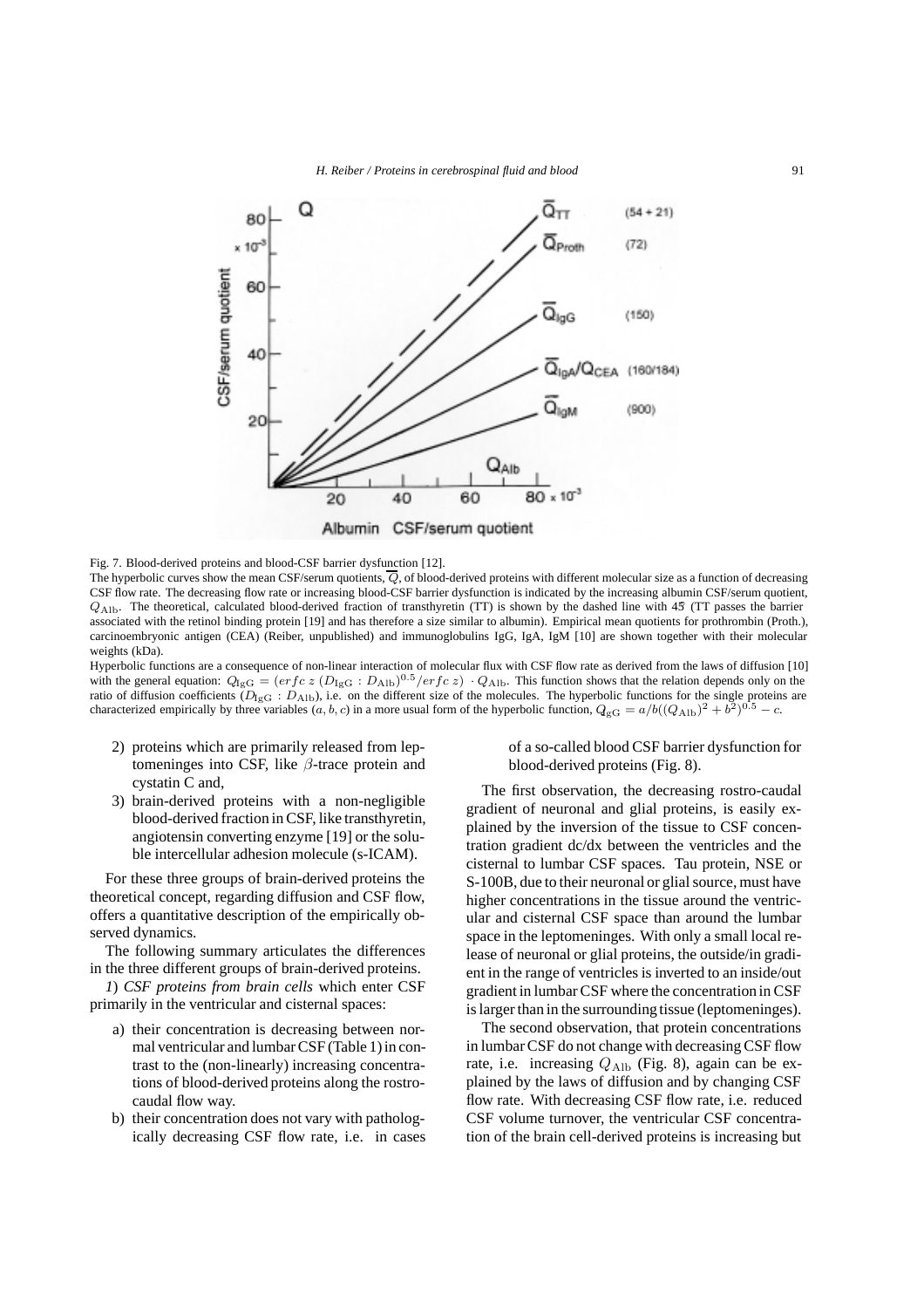

#### Fig. 8. Dynamics of brain-derived proteins in lumbar CSF.

The relative protein concentrations are shown as a function of the albumin CSF/serum concentration quotient,  $Q_{\rm 1D}$ , increasing with blood CSF barrier dysfunction, i.e. decreased CSF flow rate. The mean slopes for the predominantly leptomeningeal proteins β-trace and cystatin C are derived from the data in [19]. The lumbar concentration of glial and neuronal proteins which enter CSF in the ventricular and cisternal space, e.g. tau protein, neurospecific enolase and S-100 protein, are invariantly constant in cases of blood-CSF barrier dysfunctions, i.e reduced CSF flow rate [19].These dynamics of the brain derived proteins are derived from the laws of diffusion and CSF flow as shown in [19].

with increased ventricular CSF concentration there is downstream also an increased concentration gradient for a larger molecular flux inside/out. Both effects which can be described by the linear Fick's 1st law compensate each other quantitatively, what keeps the lumbar CSF concentration constant.

At this point we hit the crucial difference between blood-derived (Fig. 7) and brain-derived (Fig. 8) protein dynamics in CSF in case of pathologically decreasing flow rate: the increasing CSF concentration in case of brain-derived proteins does not have a positive feed back on the local gradient as blood derived proteins do. In the first case we have a linear change (explained more detailled below for  $\beta$ -trace protein in Fig. 8), in the other case we have the hyperbolic relation (Fig. 7). Only in case of a linear relation, described by Fick's 1st law, we have this possibility for compensation described above for the concentration changes along the rostro caudal flow way.

The observed empirical data [19] for NSE, S-100, tau protein or choroid plexus-derived transthyretin fraction (summary in Fig. 8) are quantitatively explained by the theoretical model in which CSF flow rate represents the main modulator of CSF protein concentrations in cases of neurological diseases with a blood-CSF barrier dysfunction.

*2*) *CSF proteins from leptomeningeal cells*, like βtrace protein or cystatin C, show:

- a) An increasing concentration between normal ventricular and lumbar CSF (similar to bloodderived proteins).
- b) A linearly increasing concentration in CSF in case of pathologically decreasing CSF flow rate (Fig. 8) in contrast to a hyperbolic increase in blood derived proteins.
- c) A particular modification is observed in inflammatory meningeal processes [19].

a) The normal mean  $\beta$ -trace protein concentration is increasing from 1.5 mg/L in the ventricles to 16.6 mg/L in the lumbar subarachnoid space (Table 1 and [19]). Obviously the  $\beta$ -trace protein concentration is much higher in the leptomeninges than in the periventricular tissue, i.e., there is no inversion of the gradient dc/dx downstream, which is different from the first group of brain-derived proteins.

This 11-fold rostro-caudal increase of  $\beta$ -trace protein and a 3.5-fold increase of cystatin C concentrations (Table 1) under normal conditions are easily understood: the steady release of proteins into CSF along its flow path, is due to a local outside/in concentration gradient at the border of the subarachnoid space.

b) The second observation, the linear increase of β-trace protein concentration in lumbar CSF in case of pathologically decreasing CSF flow rate (Fig. 8), is the simple consequence of a steady release of the protein into CSF which, due to a slower volume turnover rate, gains a higher protein concentration per volume.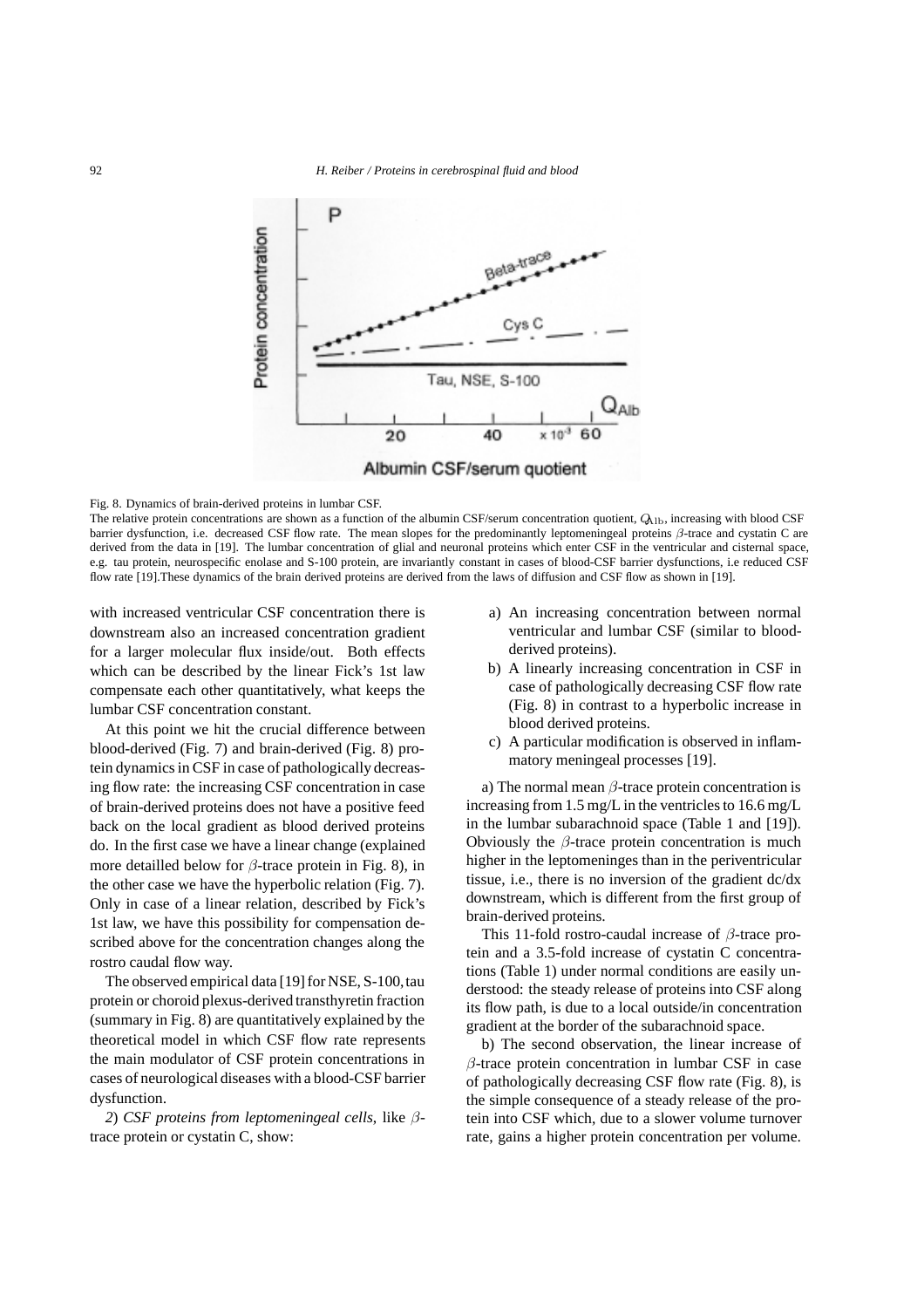This is similar to the primary concentration change of blood-derived proteins. But in contrast to the bloodderived proteins with a secondary positive feed back mechanism increasing additionally the molecular flux, this can not happen for the leptomeningeal cell-derived proteins,because it would mean that an increasing CSF concentration of leptomeningealproteins in ECF would induce an increased release of these proteins from brain cells. Such a positive feed back (like an autocatalytic process) would be an unphysiological destabilization of the steady state of the cell.

c) A negative feed back loop, by which with increasing concentration the expression and release or the kinetic activity of enzymes is inhibited, represents a common mechanism of metabolic control. Such a case seems to be realized by s-ICAM [19], a molecule species of the third group. This absence of a feed back in the cases of brain derived proteins explains why the dynamic of these proteins can be described by Fick's 1st law with a linear relation between molecular flux and concentration gradient.

*3*) *The third group of proteins with non-negligible blood-derived fractions* in addition to brain-derived fractions like transthyretin, soluble intercellular adhesion molecule (s-ICAM) as well as ACE represent a mixture of different influences. In particular, in this group it is important to decide whether a quotient or absolute concentration of the brain-derived protein is preferred for most sensitive evaluation with reference to the albumin quotient [19]. The saturation like curve observed for s-ICAM was a surprize. As an explanation, with increasing s-ICAM concentration in CSF the stripping of the soluble part from the cell surface could be reduced by a negative feed back control (see above), approaching an equilibrium (saturation function in [19]). The detection of a metabolic control of CSF protein concentration as shown for the first time for s-ICAM [19] would not have been possible without the molecular flux/CSF flow model.

These findings from pathology give further evidence that the molecular flux/CSF flow theory represents a complete conceptual framework for explaining the dynamics of both, the blood- and brain-derived proteins in CSF.

# **5. Brain-derived proteins in blood**

The so called marker proteins which allow to investigate pathological brain processes by blood analysis, like S100 [18] or NSE [15] represent a relevant diagnostic approach. Yet there are no clear demonstrations how and where particular brain- derived proteins, e.g. after a brain hypoxia [15] enter the blood. In principle, the laws of diffusion described above are relevant also for the way out of the brain and the arguments against a leakage model must be relevant, too :All proteins pass a biological barrier, like blood vessel walls, according to the local concentration gradient and the size of the molecule (Table 1).

Quite frequent we are confronted with the question whether a certain brain-derived substance can become a relevant marker molecule to be detected in blood. The answer has to consider the intrathecal concentration (e.g. a main difference between S100 and NSE), the relative concentration change by the pathological process (release from cells, compensated by metabolic consumption or re-uptake into other brain cells), the molecular size and the half life time in blood. Again, proteins or larger peptides are the best candidates for a successful application.

With three examples I want to shed some light on the complexity of this topic:

β*-trace protein in blood* (mean 0.5 mg/L) originates primarily from CSF flow into venous blood. A 34-fold higher concentration (17 mg/L) in lumbar CSF will be diluted about 1:10 by flow of 500 mL CSF/day into 5 L blood, i.e. a contribution of about 0.07 mg/L/ hour. A half life time of guessed 4 hours for  $\beta$ -trace in blood would reduce the concentration in blood by 0.065 mg/L/hour. Under these conditions of such a low half life time, the concentration of this leptomeningeal protein in blood could be maintained just by the CSF flow into blood. For any other protein in the Table1 with much less steep gradients between CSF and blood, the CSF flow could not count solely for the blood concentration. But, what happens with the blood concentration of  $\beta$  trace protein in blood in case of barrier dysfunction with a reduced flow rate but increased CSF concentrations? The next example can shed some light on this topic.

The *Vitamin C concentration in CSF and blood* presents an interesting example to answer the above question: Ascorbic acid (vitamin C) is transferred in the choroid plexus from blood into CSF against a concentration gradient, inducing a 6–12 fold higher ascorbate concentration in CSF. With increasing barrier dysfunction, i.e decreasing CSF flow rate, but unchanged vitamin C concentration in CSF, we observed a decreasing vitamin C concentration in blood [29]. The reported correlation of the blood concentration of ascorbic acid with the CSF flow rate, r, with  $\Delta r \sim \Delta l \ (Q_{\rm Alb})^{-0.5}$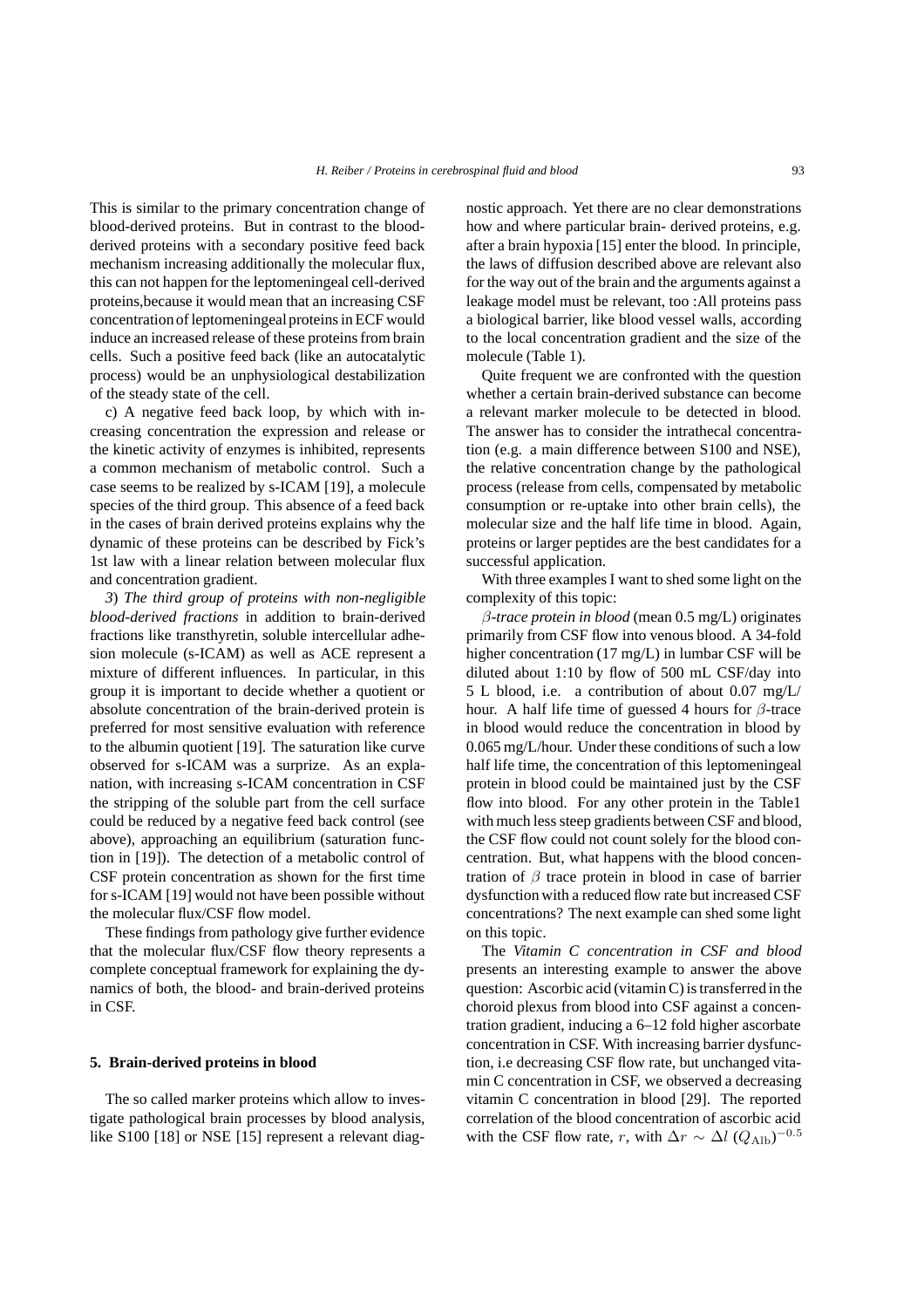

Fig. 9. Neuronspecific enolase (NSE) in blood: Dynamics of release from brain in different neurological diseases.

a) Data from a patient after cardiac arrest hypoxia with a Glasgow-outcome scale score of 1 [15].

b) Time course of NSE concentration in plasma in case of brain infarction and Glasgow-outcome scale score 2 [15]. The late increase of NSE in blood between day 2 and day 3 corresponds with a secondary edema preceeding the clinical symptoms by about a day.

c) Time course of NSE concentration in blood after head trauma. The fast decrease in between 1 day corresponds to a benign clinical outcome. d) Data from a patient after electroconvulsive therapy. This occasional event is characterized by a fast decrease (in between 2 hours NSE values in blood are normal). Peak values have been observed up to 120 ng/mL. These reactions are seen only in about 10% of the treatment cycles (R. Thomas and H Reiber, unpublished results).

could be a helpful model for evaluation of the corresponding dynamic in blood.

*Neuron-specific Enolase* (*NSE*), the gamma, gamma dimer of the ubiquiteous distributed glycolytic enzyme enolase, with a molecular weight of 78 kDa originates predominantly from neurons and neuroendocrine cells. The large amount found in the brain, means that NSE can be a very sensitive marker for fast neuronal degradation. Increased concentrations have been detected in CSF for different neurological diseases [36], in particular in Creutzfeldt-Jakob disease [14]. But due to its high brain concentrations it is also easily detected in blood [15] with diagnostic relevance for the prognosis of clinical outcomes after cerebral hypoxia, brain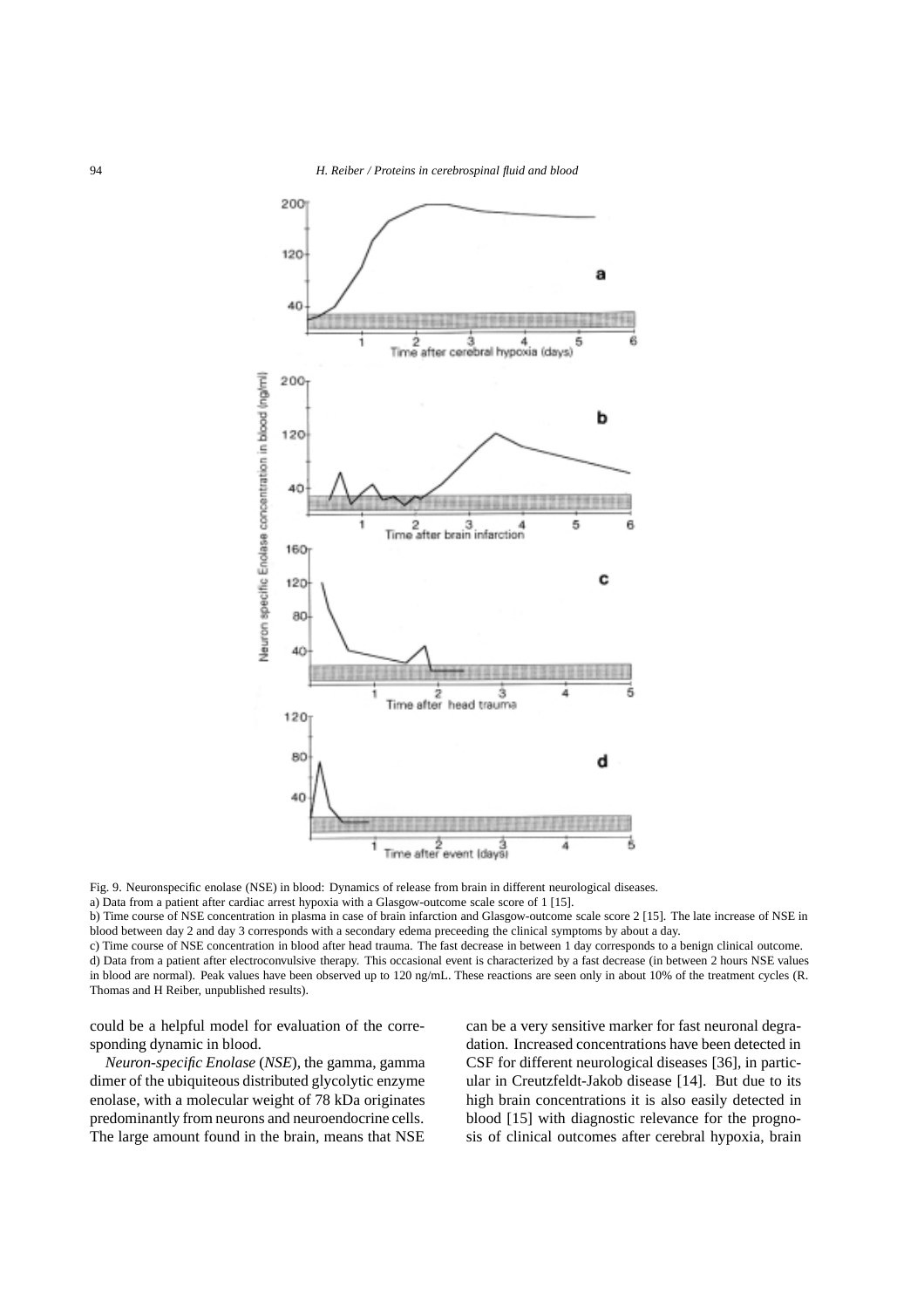infarction or head/brain trauma (Fig. 9 and [15]).

With a CSF: serum concentration ratio of 1 : 1 (Table 1) the intrathecal (brain-derived) fraction of NSE in CSF can be calculated to be still  $> 99\%$  (the bloodderived fraction is smaller than 1% due to an interpolated molecular size-dependent CSF: blood gradient of about 1 : 200 for a theoretical, solely blood-derived fraction). The concentration decreases between ventricular and lumbar CSF (2 : 1, Table 1). The mean NSE concentration in lumbar CSF does not change with increasing  $Q_{\text{Alb}}$  in case of a blood-CSF barrier dysfunction as shown [19], i.e. is invariant to reduced CSF flow rate. Anyway the dynamics in blood (Fig. 9) can not be explained by a CSF related change of blood concentrations by CSF flow into venous blood as the pathological concentrations in CSF [14,36] are not high enough to count for the blood concentration after a 1 : 10 dilution (see above). The increased NSE release from brain into blood vessels can be interpreteed on the base of molecular diffusion due to a locally increased brain-blood gradient via an intact barrier. There is no necessity to postulate a barrier dysfunction for the sudden increase of NSE in blood. A certain evidence for this statement is also given from the observations in Fig. 9, that very different causes like hypoxia, hemorrhage, secondary brain edema and electroconvulsive treatment can cause an increased NSE concentration in blood.

#### **References**

- [1] W.W. Tourtellotte, On cerebrospinal fluid immunoglobulin-G (IgG) quotients in multiple sclerosis and other diseases. A review and a new formula to estimate the amount of IgG synthesized per day by the central nervous system, *J Neurol Sci* **10** (1970), 279–304.
- [2] H. Link and G. Tibbling, Principles of albumin and IgG disorders. Evaluation of IgG synthesis within the central nervous system in multiple sclerosis, *Scan J Clin Lab Invest* **37** (1977), 397–401.
- [3] H. Reiber, The discrimination between different blood-CSF barrier dysfunctions and inflammatory reactions of the CNS by a recent evaluation graph for the protein profile of CSF, *J Neurol* **224** (1980), 89–99.
- [4] K. Ganrot-Norlin, Relative concentrations of albumin and IgG in cerebrospinal fluid in health and in acute meningitis, *Scand J Infect Dis* **10** (1978), 57–60.
- [5] H. Reiber, Evaluation of blood-cerebrospinal fluid barrier dysfunctions in neurological diseases, in: *The Blood-Brain Barrier in Health and Disease,* A.J. Suckling, M.G. Rumsby and M.W.B. Bradbury, eds, Ellis Horwood, Chichester, 1986, pp. 147–157.
- [6] J.H.M. Souverijn, H.M.P. Serrée, R. Peet, S.W. Grenzebach and G.W. Bruyn, Intrathecal immunoglobulin synthesis. Comparison of various formulae with the "gold standard" of isoelectric focusing, *J Neurol Sci* **102** (1991), 11–16.
- [7] S. Öhman, J. Ernerudh, P. Forsberg, H. von Schenck and M. Vrethem, Improved formulae for the judgement of intrathecally produced IgA and IgM in the presence of blood-CSF barrier damage, *Ann Clin Biochem* **30** (1993), 454–462.
- [8] C.B. Laurell, On the origin of major CSF proteins, in: *Advances in CSF Protein Research and Diagnosis,* E.J. Thompson, ed., MTP Press Ltd, Lancaster, England, 1987, pp. 123– 128.
- [9] H. Reiber and K. Felgenhauer, Protein transfer at the blood-CSF barrier and the quantitation of the humoral immune response within the central nervous system, *Clin. Chim. Acta* **163** (1987), 319–328.
- [10] H. Reiber, Flow rate of cerebrospinal fluid (CSF) a concept common to normal blood-CSF barrier function and to dysfunction in neurological diseases, *J Neurol Sci* **122** (1994), 189–203.
- [11] H. Reiber and J.B. Peter, Cerebrospinal fluid analysis disease-related data patterns and evaluation programs, *J. Neurol. Sci.* **184** (2001), 101–122.
- [12] H. Reiber, M. Otto, C. Trendelenburg and A. Wormek, Reporting cerebrospinal fluid data – knowledge base and interpretation software, *Clin. Chem. Lab. Med.* **39** (2001), 324–332.
- [13] M. Otto, J. Wiltfang, L. Cepek, M. Neumann, B. Mollenhauer, P. Steinacker, B. Ciesielcyk, W. Schulz-Schaeffer, H.A. Kretzschmar and S. Poser, Tau Protein and 14-3-3 protein in the differential diagnosis of Creutzfeldt-Jakob disease, *Neurology* **58** (2002), 192–198.
- [14] I. Zerr, M. Bodemer and S. Räcker et al., Cerebrospinal fluid concentration of neuron-specific enolase in diagnosis of Creutzfeldt-Jakob disease, *Lancet* **345** (1995), 1609–1610.
- [15] H. Schaarschmidt, H. Prange and H. Reiber, Neuron-specific enolase concentrations in blood as a prognostic parameter in cerebrovascular diseases, *Stroke* **24** (1994), 558–565.
- [16] F. Hulstaert, K. Blennow and A. Ivanoiu et al., Improved discrimination of AD patients using  $\beta$ -amyloid (1-42) and tau levels in CSF, *Neurology* **52** (1999), 1555–1562.
- [17] P. Lewczuk, H. Reiber and H. Tumani, Intercellular adhesion molecule-1 in cerebrospinal fluid – the evaluation of bloodderived and brain-derived fractions in neurological diseases, *J. Neuroimmunol.* **87** (1998), 156–161.
- [18] B. Romner, T. Ingebrigtsen, P. Kongstad and S.E. Borgesen, Traumatic braindamage: serum S-100 protein measurements related to neuroradiological findings, *J Neurotrauma* **17** (2000), 641–647.
- [19] H. Reiber, Dynamic of brain proteins in cerebrospinal fluid, *Clin Chim Acta* **310** (2001), 173–186.
- [20] J.D. Huber, R.D. Egleton and T.P. Davis, Molecular physiology and pathophysiology of tight junctions in the blood-brain barrier, *Trends Neurosci.* **24** (2001), 719–725.
- [21] L.L. Rubin and J.M. Staddon, The cell biology of the bloodbrain barrier, *Annu. Rev. Neurosci.* **22** (1999), 11–28.
- [22] E.J. Thompson, (ed.), *The CSF Proteins: A Biochemical Approach,* Amsterdam: Elsevier, 1988.
- [23] R.M. Herndon and R.A. Brumback, *The cerebrospinal fluid,* Kluwer Acad Publishers, Boston, 1989.
- [24] H. Davson, *Physiology of the ocular and cerebrospinal fluids,* Churchill, London, 1956.
- [25] R.K. Parkkola, M.E.S. Komu, T.M. Äärimaa, M.S. Alanen and C. Thomsen, Cerebrospinal fluid flow in children with normal and dilated ventricles studied by MR-imaging, *Acta Radiol.* **42** (2001), 33–38.
- [26] D. Greitz and J. Hannerz, A proposed model of cerebrospinal fluid circulation: observations with radionuclide cisternography, *Am J. Neuroradiol.* **17** (1996), 431–438.